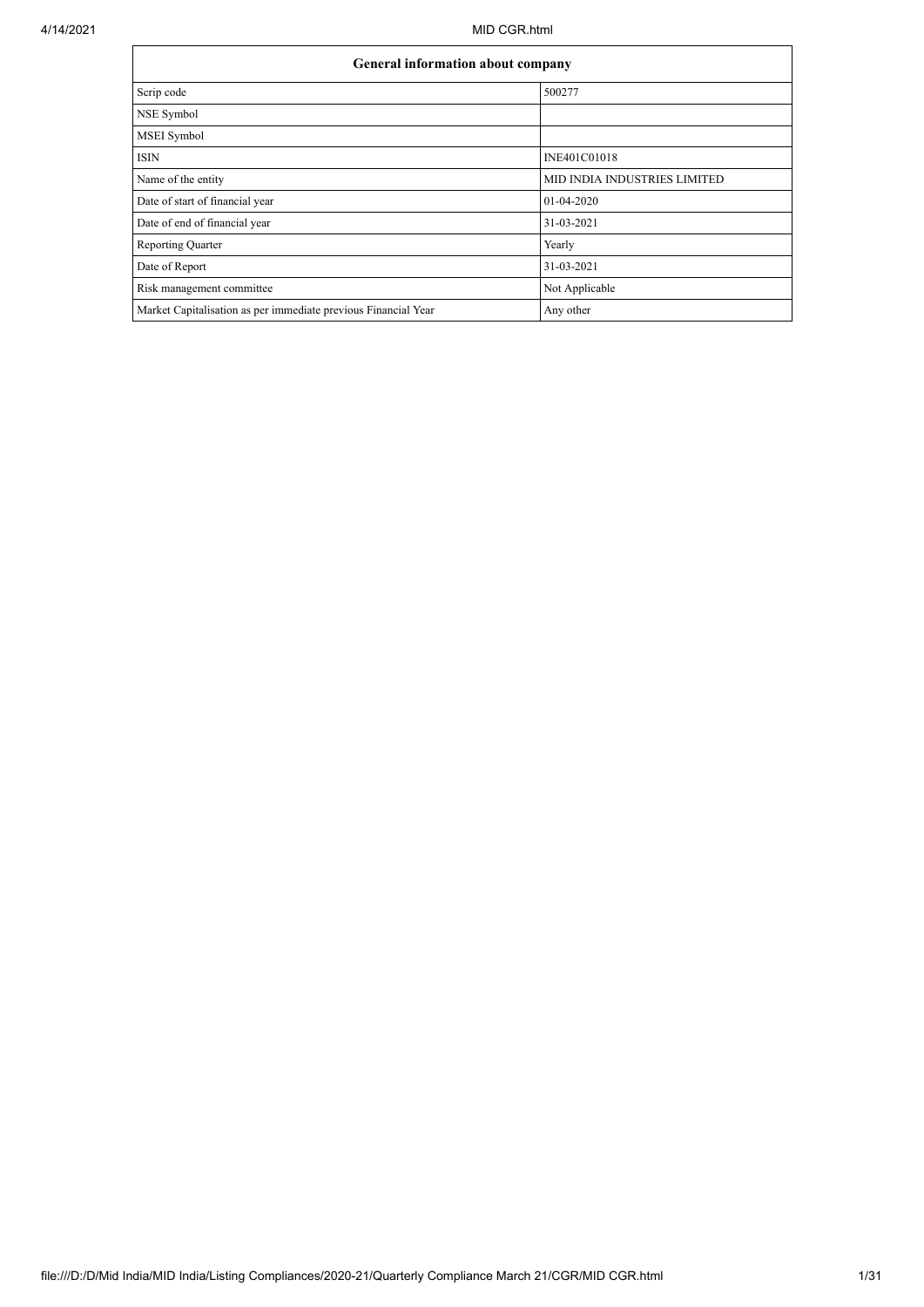## **Annexure I**

## **Annexure I to be submitted by listed entity on quarterly basis**

## **I. Composition of Board of Directors**

|                             |            | Disclosure of notes on composition of board of directors explanatory<br>Wether the listed entity has a Regular Chairperson No<br>Whether Chairperson is related to MD or CEO |                                                |                               |                                 |                          |                                                                                                      |                                             | Textual Information(1)                   |                            |                      |                                            |                                                                                                                                                |                                                                                                                                                                   |                                                                                                                                                                          |                                                                                                                                                                                                         |
|-----------------------------|------------|------------------------------------------------------------------------------------------------------------------------------------------------------------------------------|------------------------------------------------|-------------------------------|---------------------------------|--------------------------|------------------------------------------------------------------------------------------------------|---------------------------------------------|------------------------------------------|----------------------------|----------------------|--------------------------------------------|------------------------------------------------------------------------------------------------------------------------------------------------|-------------------------------------------------------------------------------------------------------------------------------------------------------------------|--------------------------------------------------------------------------------------------------------------------------------------------------------------------------|---------------------------------------------------------------------------------------------------------------------------------------------------------------------------------------------------------|
|                             |            |                                                                                                                                                                              |                                                |                               |                                 |                          |                                                                                                      |                                             |                                          |                            |                      |                                            |                                                                                                                                                |                                                                                                                                                                   |                                                                                                                                                                          |                                                                                                                                                                                                         |
|                             |            |                                                                                                                                                                              |                                                |                               |                                 |                          |                                                                                                      |                                             |                                          |                            |                      | N <sub>o</sub>                             |                                                                                                                                                |                                                                                                                                                                   |                                                                                                                                                                          |                                                                                                                                                                                                         |
| $\epsilon$<br>$\mathcal{F}$ | PAN        | <b>DIN</b>                                                                                                                                                                   | Category 1<br>of directors                     | Category 2<br>of<br>directors | Category<br>$3$ of<br>directors | Date<br>of<br>Birth      | Whether<br>special<br>resolution<br>passed?<br>[Refer Reg.<br>$17(1A)$ of<br>Listing<br>Regulations] | Date of<br>passing<br>special<br>resolution | <b>Initial Date</b><br>of<br>appointment | Date of Re-<br>appointment | Date of<br>cessation | Tenure<br>of<br>director<br>(in<br>months) | No of<br>Directorship<br>in listed<br>entities<br>including<br>this listed<br>entity (Refer<br>Regulation<br>17A of<br>Listing<br>Regulations) | No of<br>Independent<br>Directorship<br>in listed<br>entities<br>including<br>this listed<br>entity (Refer<br>Regulation<br>$17A(1)$ of<br>Listing<br>Regulations | Number of<br>memberships<br>in Audit/<br>Stakeholder<br>Committee(s)<br>including this<br>listed entity<br>(Refer<br>Regulation<br>$26(1)$ of<br>Listing<br>Regulations) | No of post of<br>Chairperson<br>in Audit/<br>Stakeholder<br>Committee<br>held in listed<br>entities<br>including this<br>listed entity<br>(Refer<br>Regulation<br>$26(1)$ of<br>Listing<br>Regulations) |
|                             | AEAPS5762D | 01548011                                                                                                                                                                     | Executive<br>Director                          | Not<br>Applicable             | <b>MD</b>                       | $13 -$<br>$10-$<br>1969  | NA                                                                                                   |                                             | 14-11-2014                               | 01-10-2019                 |                      |                                            |                                                                                                                                                | $\mathbf{0}$                                                                                                                                                      | $\overline{0}$                                                                                                                                                           | $\mathbf{0}$                                                                                                                                                                                            |
| T<br>R                      | ADKPS7362N | 01591062                                                                                                                                                                     | Executive<br>Director                          | Not<br>Applicable             |                                 | $14-$<br>$01-$<br>1960   | NA                                                                                                   |                                             | 24-05-2019                               |                            |                      |                                            |                                                                                                                                                | $\mathbf{0}$                                                                                                                                                      | $\bf{0}$                                                                                                                                                                 | $\bf{0}$                                                                                                                                                                                                |
|                             | ADIPJ7421K | 01548417                                                                                                                                                                     | Non-<br>Executive -<br>Independent<br>Director | Not<br>Applicable             |                                 | $27 -$<br>$10-$<br>1967  | NA                                                                                                   |                                             | 01-06-2011                               | 01-04-2019                 |                      | 84                                         |                                                                                                                                                |                                                                                                                                                                   | $\overline{c}$                                                                                                                                                           | $\overline{\mathbf{c}}$                                                                                                                                                                                 |
|                             | ACQPJ6448K | 00380080                                                                                                                                                                     | Non-<br>Executive -<br>Independent<br>Director | Not<br>Applicable             |                                 | $22 -$<br>$07 -$<br>1973 | NA                                                                                                   |                                             | 30-04-2002                               | 01-04-2019                 |                      | 84                                         |                                                                                                                                                |                                                                                                                                                                   | $\overline{2}$                                                                                                                                                           | $\bf{0}$                                                                                                                                                                                                |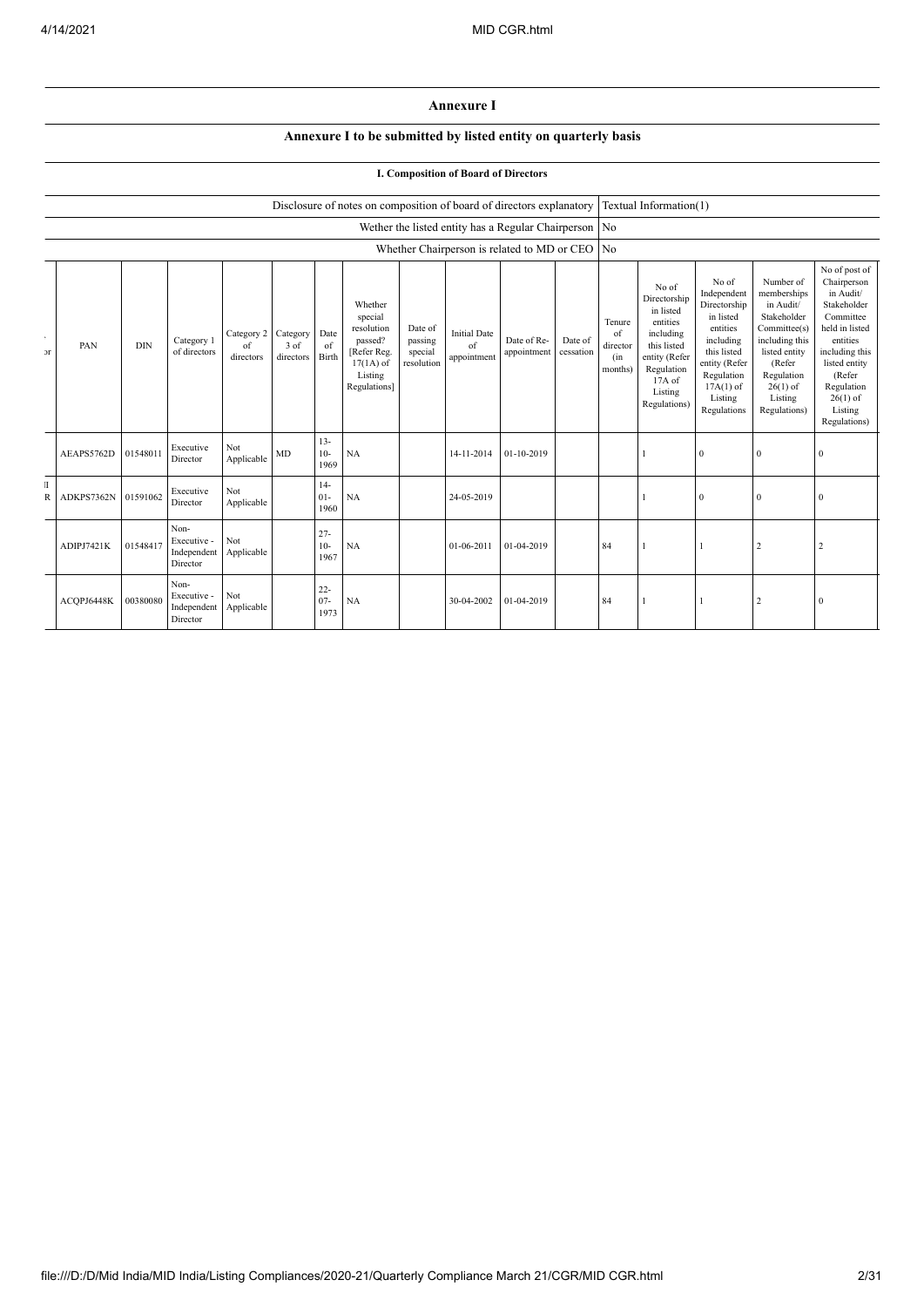|    |                                                    |                                 |            |            |                                                |                               |                                 |                          |                                                                                                      |                                             |                                          | <b>I. Composition of Board of Directors</b> |                      |                                            |                                                                                                                                                |                                                                                                                                                                      |                                                                                         |
|----|----------------------------------------------------|---------------------------------|------------|------------|------------------------------------------------|-------------------------------|---------------------------------|--------------------------|------------------------------------------------------------------------------------------------------|---------------------------------------------|------------------------------------------|---------------------------------------------|----------------------|--------------------------------------------|------------------------------------------------------------------------------------------------------------------------------------------------|----------------------------------------------------------------------------------------------------------------------------------------------------------------------|-----------------------------------------------------------------------------------------|
|    |                                                    |                                 |            |            |                                                |                               |                                 |                          | Disclosure of notes on composition of board of directors explanatory                                 |                                             |                                          |                                             |                      |                                            |                                                                                                                                                |                                                                                                                                                                      |                                                                                         |
|    | Wether the listed entity has a Regular Chairperson |                                 |            |            |                                                |                               |                                 |                          |                                                                                                      |                                             |                                          |                                             |                      |                                            |                                                                                                                                                |                                                                                                                                                                      |                                                                                         |
| Sr | Title<br>(Mr)<br>Ms)                               | Name of<br>the<br>Director      | PAN        | <b>DIN</b> | Category 1<br>of directors                     | Category 2<br>of<br>directors | Category I<br>3 of<br>directors | Date<br>of<br>Birth      | Whether<br>special<br>resolution<br>passed?<br>[Refer Reg.<br>$17(1A)$ of<br>Listing<br>Regulations] | Date of<br>passing<br>special<br>resolution | <b>Initial Date</b><br>of<br>appointment | Date of Re-<br>appointment                  | Date of<br>cessation | Tenure<br>of<br>director<br>(in<br>months) | No of<br>Directorship<br>in listed<br>entities<br>including<br>this listed<br>entity (Refer<br>Regulation<br>17A of<br>Listing<br>Regulations) | No of<br>Independent<br>Directorship<br>in listed<br>entities<br>including<br>this listed<br>entity<br>(Refer<br>Regulation<br>$17A(1)$ of<br>Listing<br>Regulations | Nui<br>mem<br>in<br>Stak<br>Com<br>inclu<br>liste<br><sup>(1</sup><br>Reg<br>26<br>Regu |
| 5  | Mrs                                                | <b>DEEPIKA</b><br><b>GANDHI</b> | ATXPP4314L | 07017162   | Non-<br>Executive -<br>Independent<br>Director | Not<br>Applicable             |                                 | $02 -$<br>$08 -$<br>1988 | NA                                                                                                   |                                             | 14-11-2014                               | 14-11-2019                                  |                      | 77                                         |                                                                                                                                                |                                                                                                                                                                      |                                                                                         |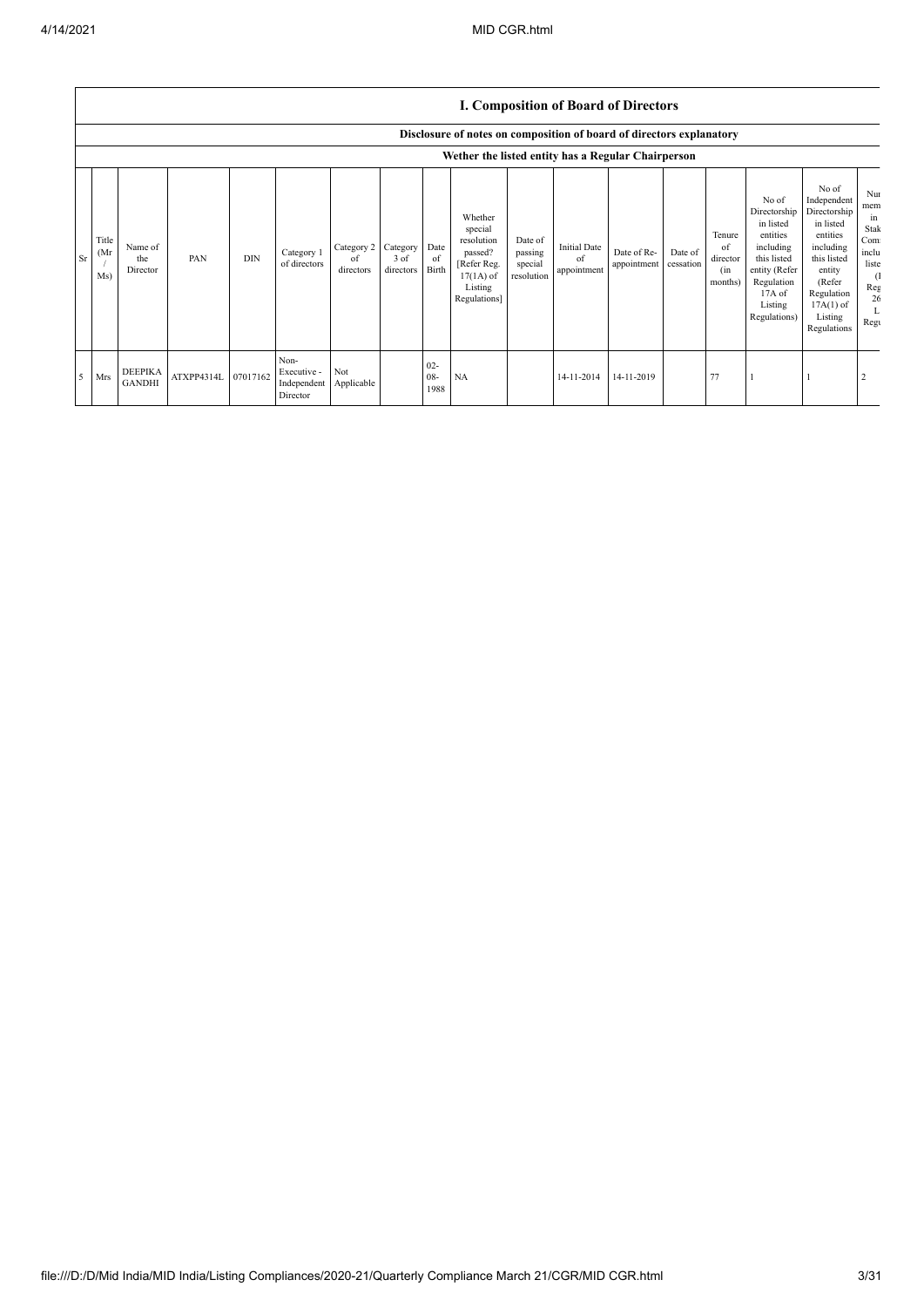|                        | <b>Text Block</b>                                                                                                                                                                                                                                                                                                                                                                                                                                                                            |
|------------------------|----------------------------------------------------------------------------------------------------------------------------------------------------------------------------------------------------------------------------------------------------------------------------------------------------------------------------------------------------------------------------------------------------------------------------------------------------------------------------------------------|
|                        | Company does not have any permanent chairman of the Company. However, Chairman is elected in<br>every Board Meeting, by Board Members amongst directors present in the meeting.                                                                                                                                                                                                                                                                                                              |
|                        | Mr. Rakesh Kumar Jain was initially appointed as Director of the Company on 01.06.2011. However, on<br>Commencement of Companies Act, 2013 Mr. Rakesh Kumar Jain was appointed as Independent<br>Director of the Company for first term of five years w.e.f 01.04.2014. Please note that members have<br>already given their consent in their annual general meeting held on 29.09.2018 for his re-appointment as<br>independent director for a second term of five years w.e.f. 01.04.2019. |
| Textual Information(1) | Mr. Aneet Jain was initially appointed as Director of the Company on 30.04.2002. However, on<br>Commencement of Companies Act, 2013 Mr. Aneet Jain was appointed as Independent Director of the<br>Company for first term of five years w.e.f 01.04.2014. Please note that members have already given their<br>consent in their annual general meeting held on 29.09.2018 for his re-appointment as independent<br>director for a second term of five years w.e.f. 01.04.2019.               |
|                        | Mrs. Deepika Gandhi was initially appointed as Independent Director (Women Director) of the<br>Company for first term of five years w.e.f. 14.11.2014. Please note that members have already given<br>their consent in their annual general meeting held on 25.09.2019 for her re-appointment as independent<br>director for a second term of five years w.e.f. 14.11.2019                                                                                                                   |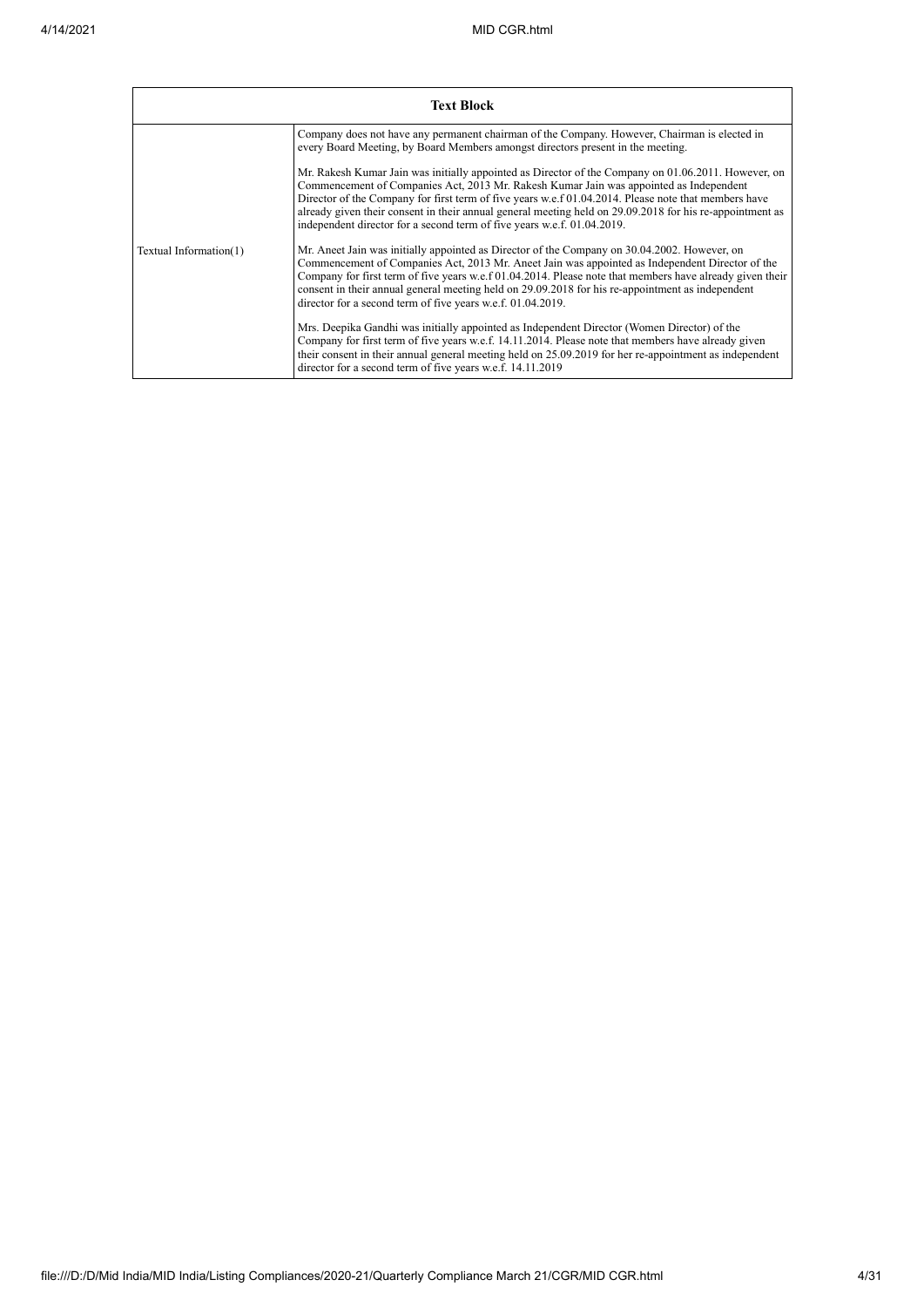| Annexure 1                                                                           |  |
|--------------------------------------------------------------------------------------|--|
| <b>II. Composition of Committees</b>                                                 |  |
| Disclosure of notes on composition of committees explanatory [Textual Information(1) |  |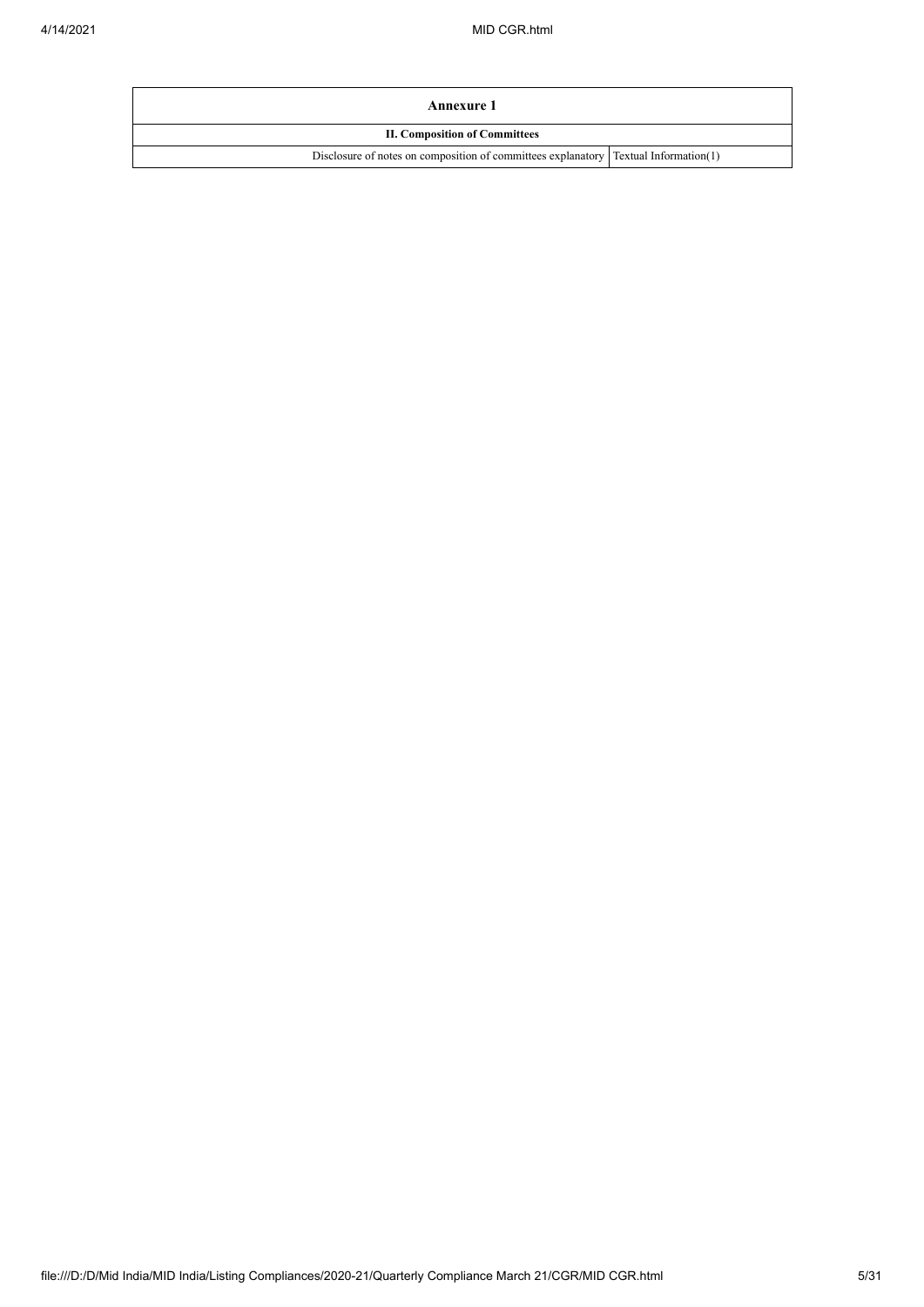|                        | <b>Annexure 1 Text Block</b>                                                                                                                                                                                                    |
|------------------------|---------------------------------------------------------------------------------------------------------------------------------------------------------------------------------------------------------------------------------|
| Textual Information(1) | Date of Appointment of Mr. Rakesh Kumar Jain, Mr. Aneet Jain and Mrs. Deepika Gandhi as Mentioned<br>in Composition of Committees is the date of their re-appointment as Independent Director for second<br>term of five years. |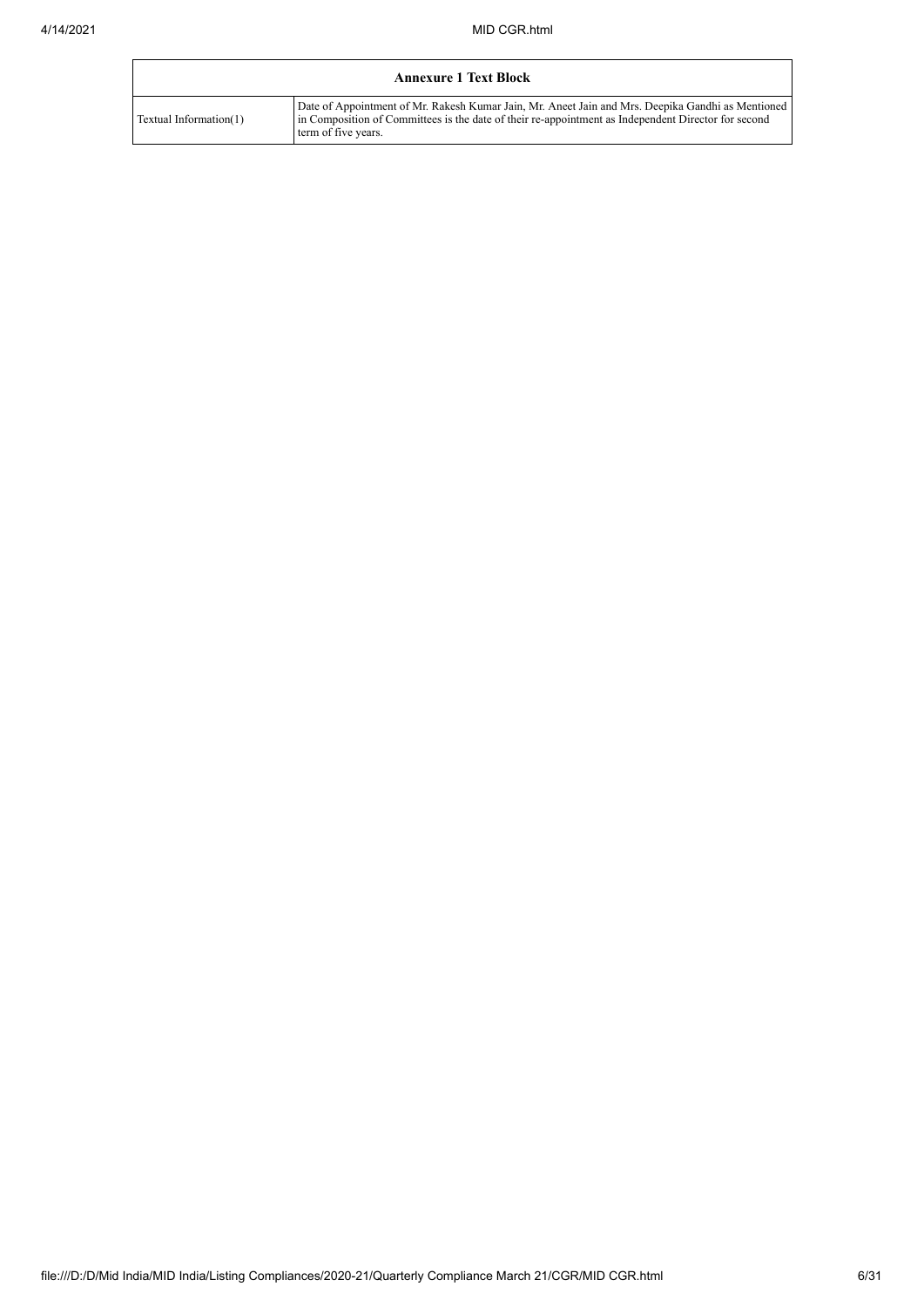|                | <b>Audit Committee Details</b> |                              |                                         |                            |                        |                      |         |  |  |  |  |
|----------------|--------------------------------|------------------------------|-----------------------------------------|----------------------------|------------------------|----------------------|---------|--|--|--|--|
|                |                                |                              |                                         |                            |                        |                      |         |  |  |  |  |
| <b>Sr</b>      | <b>DIN</b><br>Number           | Name of Committee<br>members | Category 1 of directors                 | Category 2 of<br>directors | Date of<br>Appointment | Date of<br>Cessation | Remarks |  |  |  |  |
|                | 01548417                       | <b>RAKESH KUMAR</b><br>JAIN  | Non-Executive - Independent<br>Director | Chairperson                | $01-04-2019$           |                      |         |  |  |  |  |
| $\overline{2}$ | 00380080                       | <b>ANEET JAIN</b>            | Non-Executive - Independent<br>Director | Member                     | 01-04-2019             |                      |         |  |  |  |  |
|                | 07017162                       | DEEPIKA GANDHI               | Non-Executive - Independent<br>Director | Member                     | 14-11-2019             |                      |         |  |  |  |  |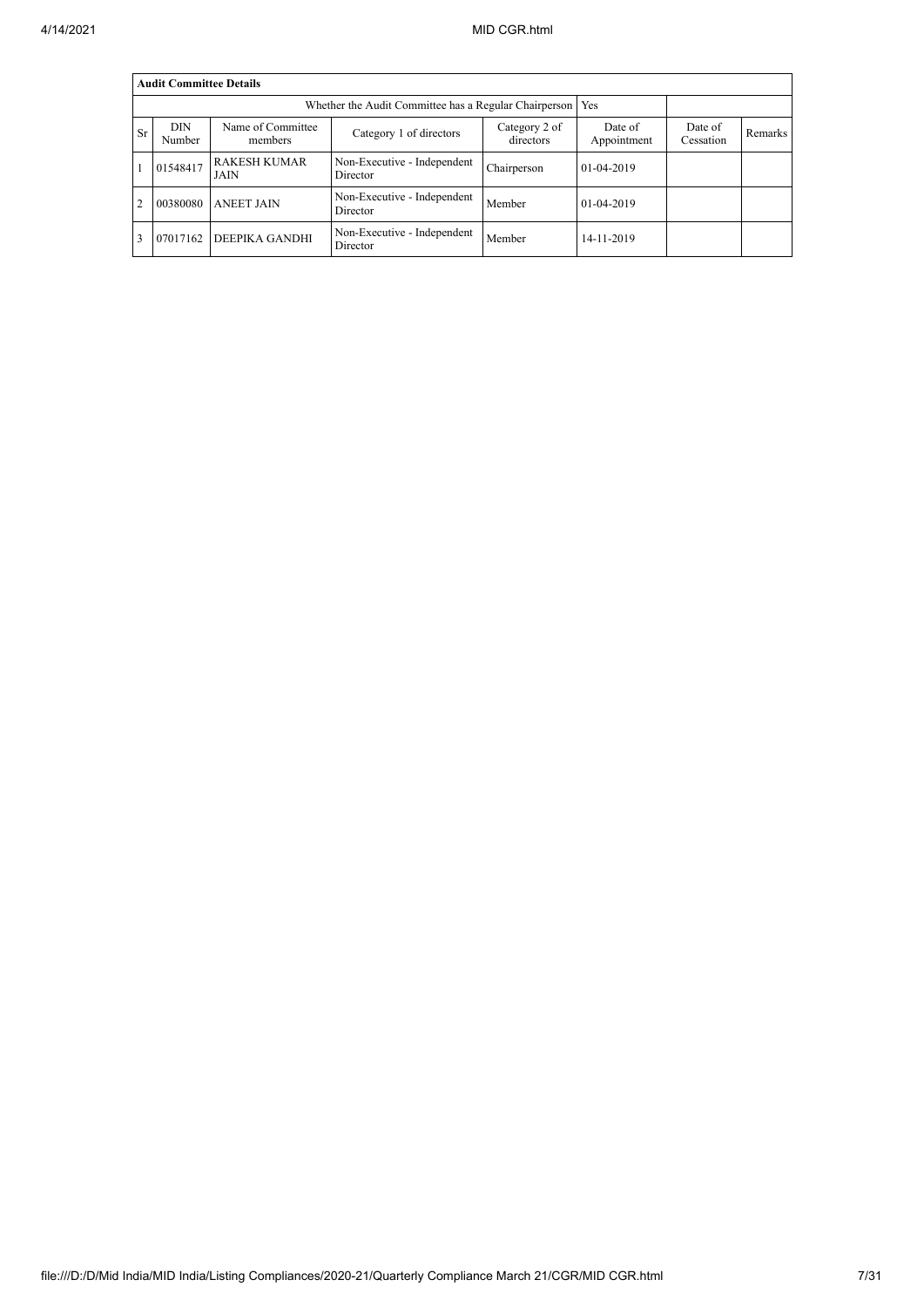|                | Nomination and remuneration committee                                             |                              |                                         |                            |                        |                      |         |  |  |  |  |
|----------------|-----------------------------------------------------------------------------------|------------------------------|-----------------------------------------|----------------------------|------------------------|----------------------|---------|--|--|--|--|
|                | Whether the Nomination and remuneration committee has a Regular Chairperson   Yes |                              |                                         |                            |                        |                      |         |  |  |  |  |
| <b>Sr</b>      | <b>DIN</b><br>Number                                                              | Name of Committee<br>members | Category 1 of directors                 | Category 2 of<br>directors | Date of<br>Appointment | Date of<br>Cessation | Remarks |  |  |  |  |
|                | 01548417                                                                          | <b>RAKESH KUMAR</b><br>JAIN  | Non-Executive - Independent<br>Director | Chairperson                | $01 - 04 - 2019$       |                      |         |  |  |  |  |
| $\overline{2}$ | 00380080                                                                          | <b>ANEET JAIN</b>            | Non-Executive - Independent<br>Director | Member                     | 01-04-2019             |                      |         |  |  |  |  |
| 3              | 07017162                                                                          | <b>DEEPIKA GANDHI</b>        | Non-Executive - Independent<br>Director | Member                     | 14-11-2019             |                      |         |  |  |  |  |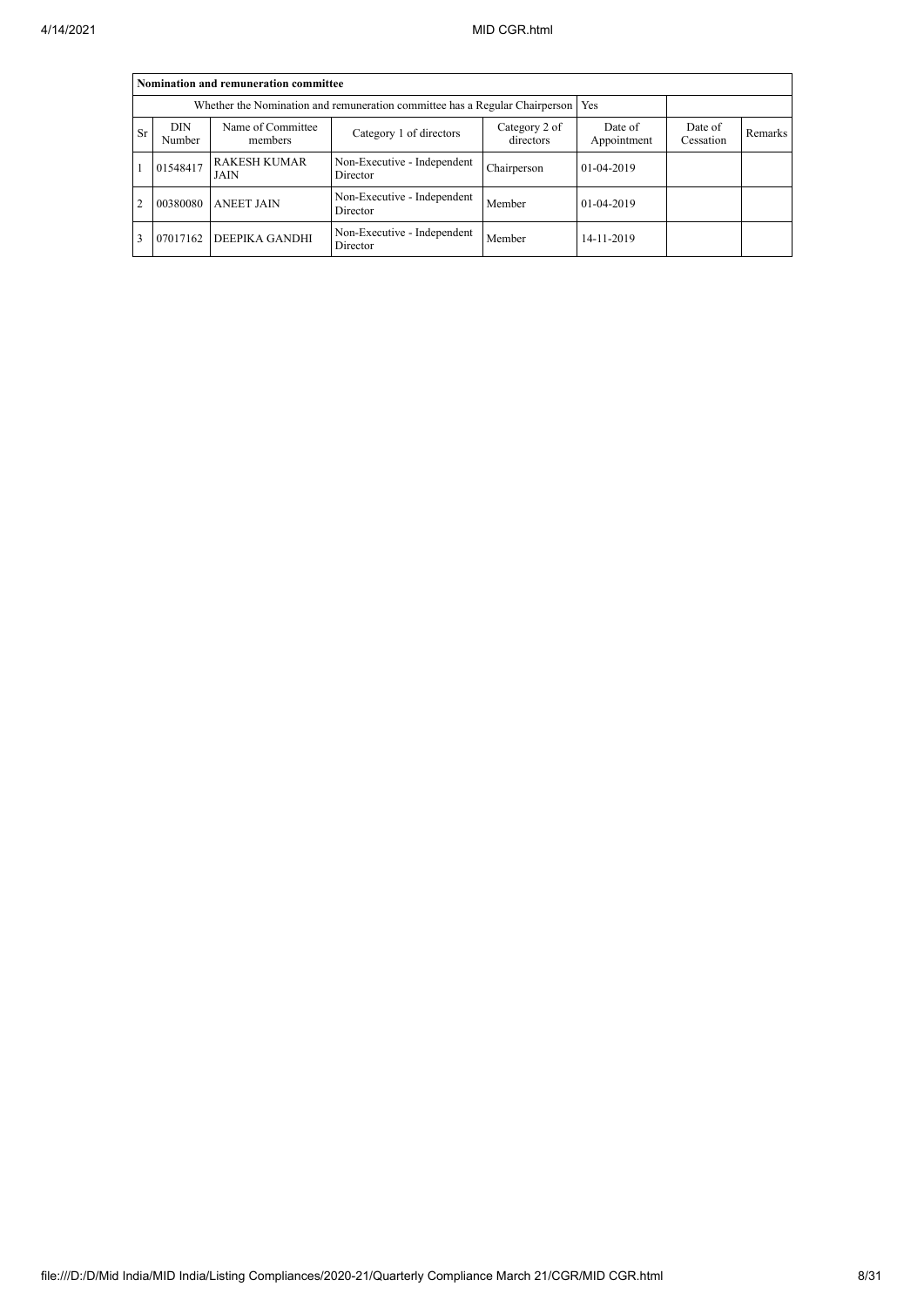|           | <b>Stakeholders Relationship Committee</b>                                      |                              |                                         |                            |                        |                      |         |  |  |  |  |
|-----------|---------------------------------------------------------------------------------|------------------------------|-----------------------------------------|----------------------------|------------------------|----------------------|---------|--|--|--|--|
|           | Whether the Stakeholders Relationship Committee has a Regular Chairperson   Yes |                              |                                         |                            |                        |                      |         |  |  |  |  |
| <b>Sr</b> | <b>DIN</b><br>Number                                                            | Name of Committee<br>members | Category 1 of directors                 | Category 2 of<br>directors | Date of<br>Appointment | Date of<br>Cessation | Remarks |  |  |  |  |
|           | 01548417                                                                        | <b>RAKESH KUMAR</b><br>JAIN  | Non-Executive - Independent<br>Director | Chairperson                | $01-04-2019$           |                      |         |  |  |  |  |
| 2         | 00380080                                                                        | <b>ANEET JAIN</b>            | Non-Executive - Independent<br>Director | Member                     | $01-04-2019$           |                      |         |  |  |  |  |
|           | 07017162                                                                        | DEEPIKA GANDHI               | Non-Executive - Independent<br>Director | Member                     | 14-11-2019             |                      |         |  |  |  |  |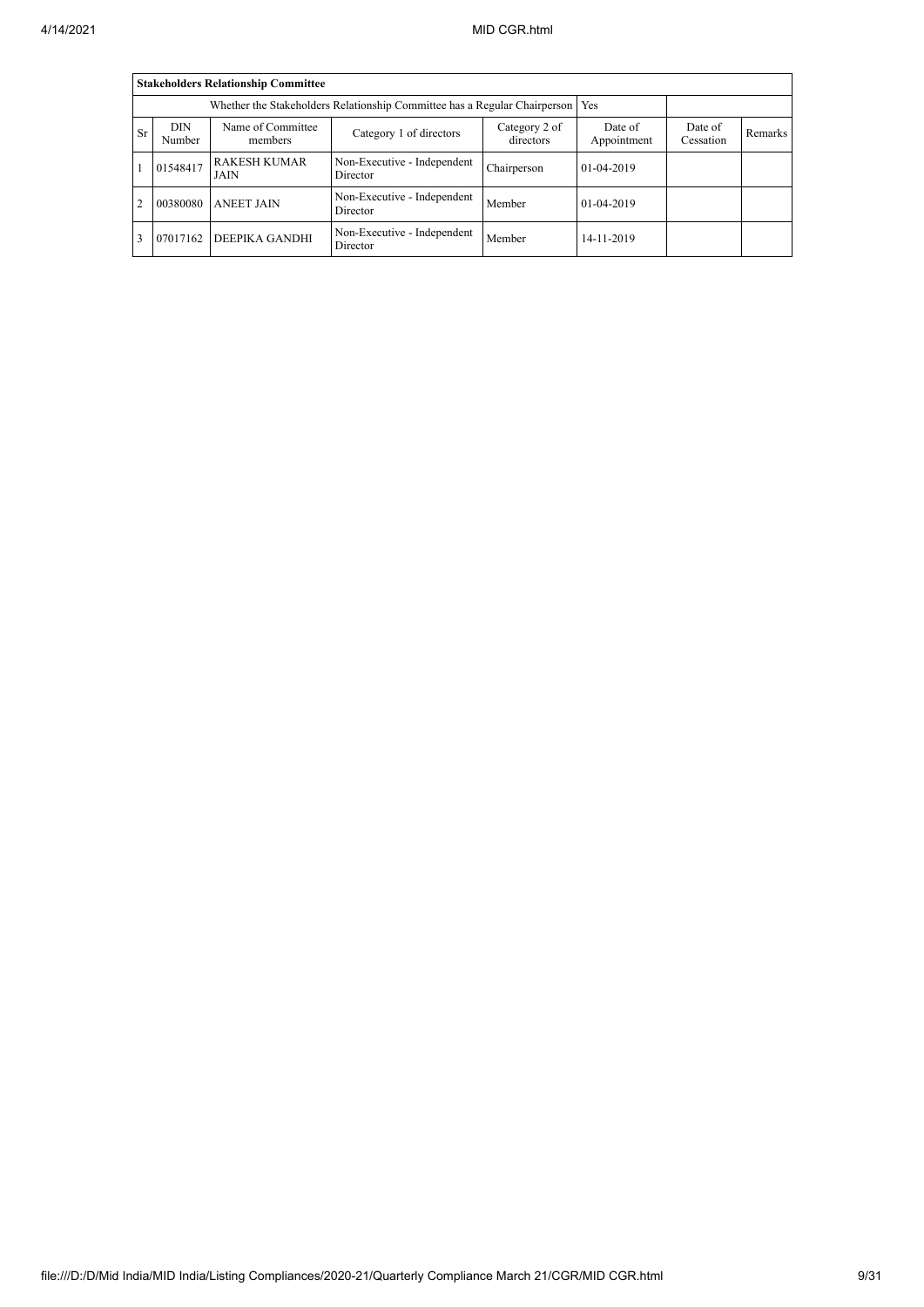|           | <b>Risk Management Committee</b> |                                                                    |                            |                            |                        |                      |         |  |  |  |  |
|-----------|----------------------------------|--------------------------------------------------------------------|----------------------------|----------------------------|------------------------|----------------------|---------|--|--|--|--|
|           |                                  | Whether the Risk Management Committee has a Regular Chairperson No |                            |                            |                        |                      |         |  |  |  |  |
| <b>Sr</b> | DIN<br>Number                    | Name of Committee<br>members                                       | Category 1 of<br>directors | Category 2 of<br>directors | Date of<br>Appointment | Date of<br>Cessation | Remarks |  |  |  |  |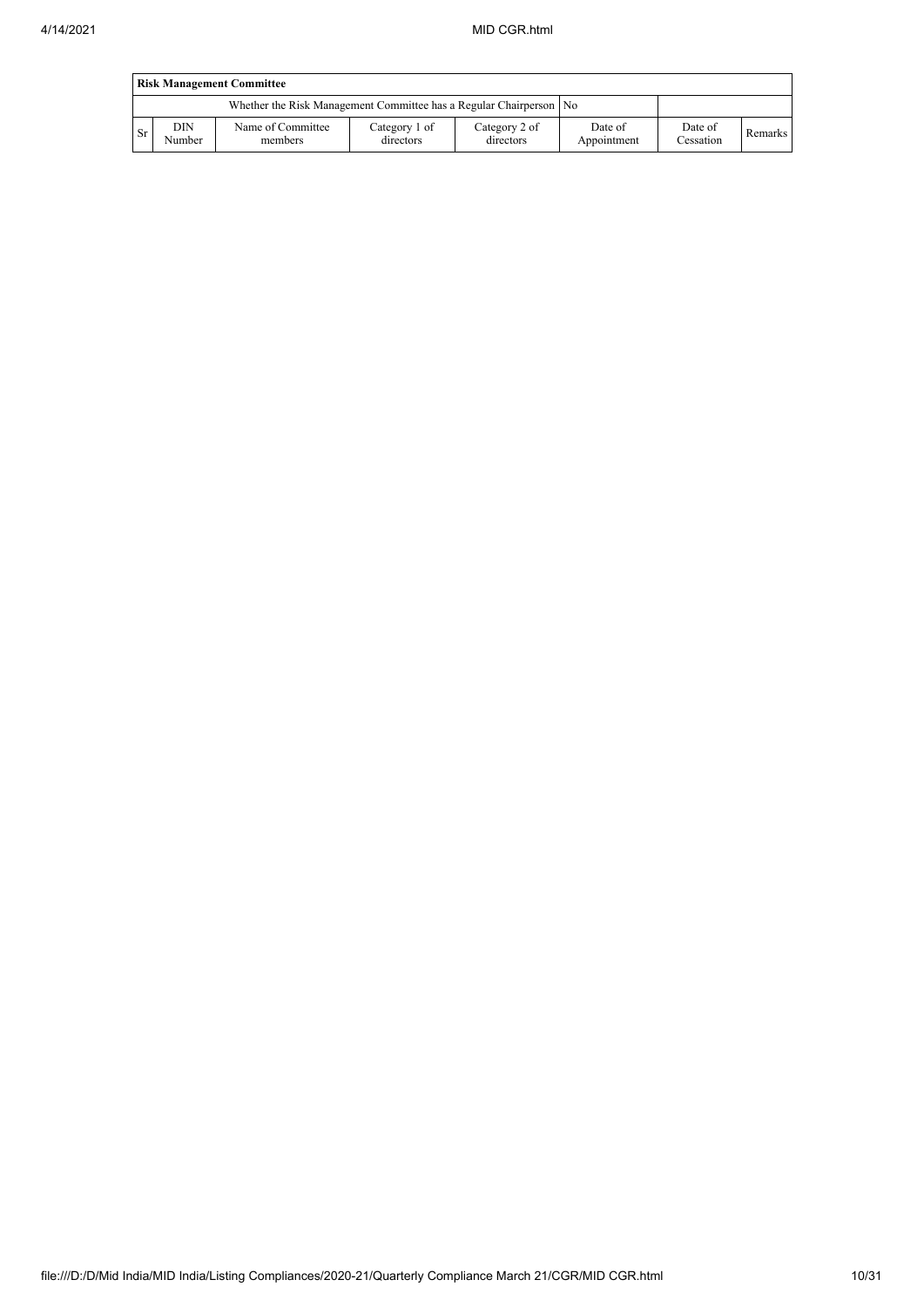|    | <b>Corporate Social Responsibility Committee</b> |                                                                                 |                            |                            |                        |                      |         |  |  |  |
|----|--------------------------------------------------|---------------------------------------------------------------------------------|----------------------------|----------------------------|------------------------|----------------------|---------|--|--|--|
|    |                                                  | Whether the Corporate Social Responsibility Committee has a Regular Chairperson |                            |                            |                        |                      |         |  |  |  |
| Sr | <b>DIN</b><br>Number                             | Name of Committee<br>members                                                    | Category 1 of<br>directors | Category 2 of<br>directors | Date of<br>Appointment | Date of<br>Cessation | Remarks |  |  |  |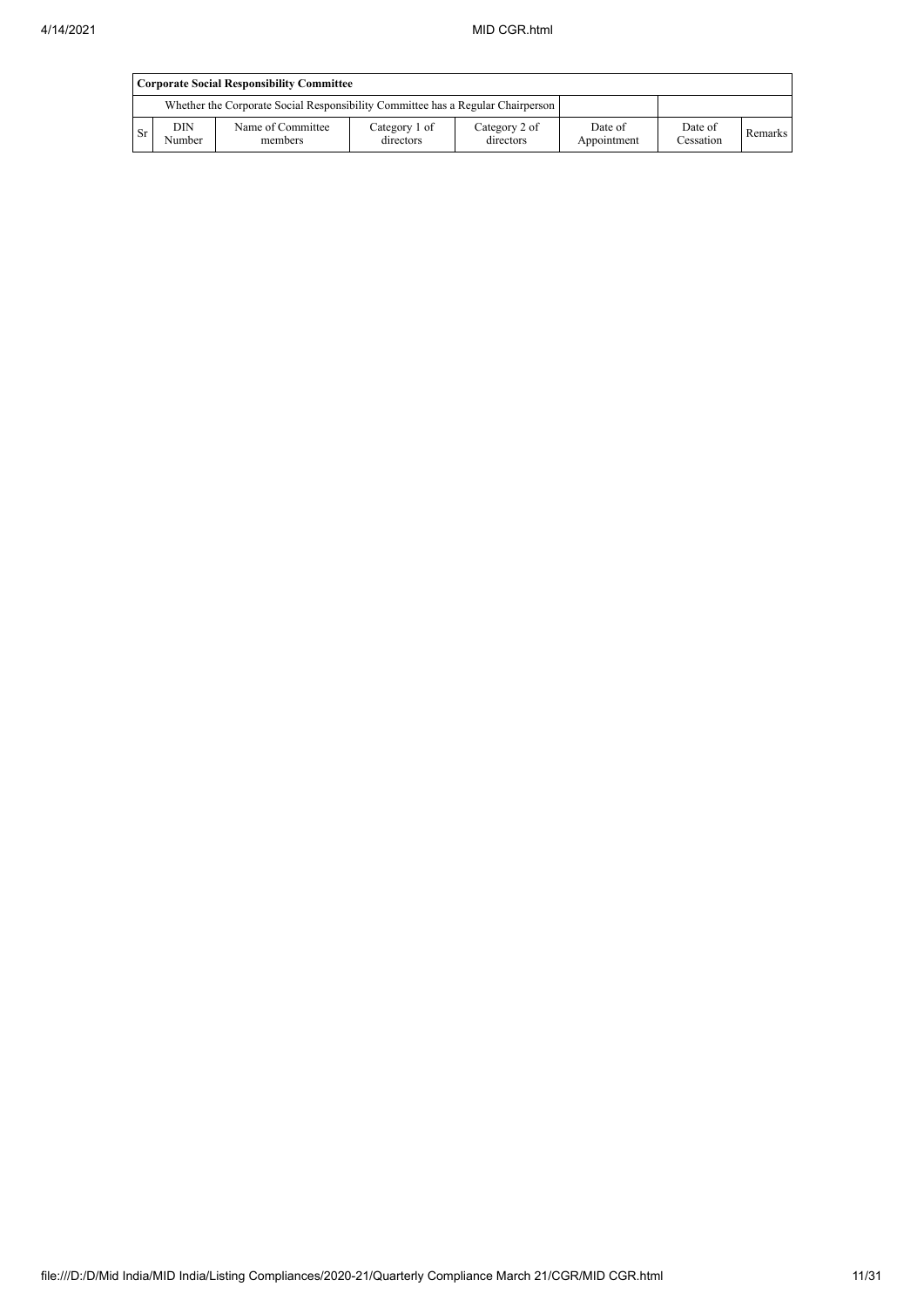| <b>Other Committee</b> |                                                                                                                               |  |  |  |  |  |  |  |  |
|------------------------|-------------------------------------------------------------------------------------------------------------------------------|--|--|--|--|--|--|--|--|
|                        | Sr DIN Number Name of Committee members Name of other committee   Category 1 of directors   Category 2 of directors   Remarks |  |  |  |  |  |  |  |  |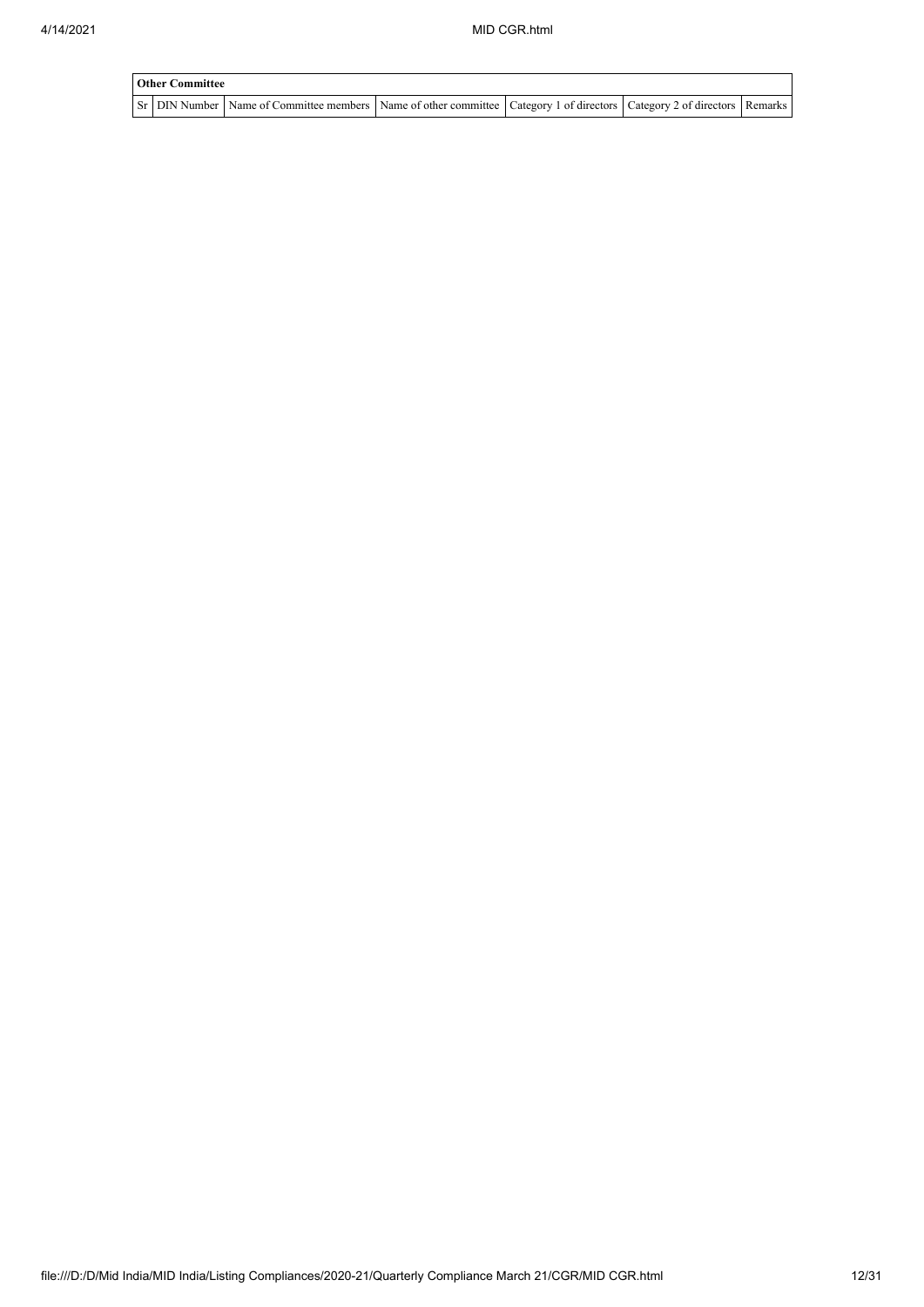|    | <b>Annexure 1</b>                                             |                                                               |                                                                   |                                       |                                                     |                                    |                                                           |
|----|---------------------------------------------------------------|---------------------------------------------------------------|-------------------------------------------------------------------|---------------------------------------|-----------------------------------------------------|------------------------------------|-----------------------------------------------------------|
|    | <b>Annexure 1</b>                                             |                                                               |                                                                   |                                       |                                                     |                                    |                                                           |
|    | <b>III.</b> Meeting of Board of Directors                     |                                                               |                                                                   |                                       |                                                     |                                    |                                                           |
|    | Disclosure of notes on meeting of board of                    | directors explanatory                                         |                                                                   |                                       |                                                     |                                    |                                                           |
| Sr | $Date(s)$ of meeting<br>$(if any)$ in the<br>previous quarter | $Date(s)$ of<br>meeting (if any)<br>in the current<br>quarter | Maximum gap between<br>any two consecutive (in<br>number of days) | Notes for<br>not<br>providing<br>Date | Whether<br>requirement of<br>Quorum met<br>(Yes/No) | Number of<br>Directors<br>present* | No. of Independent<br>Directors attending<br>the meeting* |
|    | 09-11-2020                                                    |                                                               |                                                                   |                                       | Yes                                                 | 5                                  |                                                           |
| 2  |                                                               | 11-02-2021                                                    | 93                                                                |                                       | Yes                                                 | 5                                  |                                                           |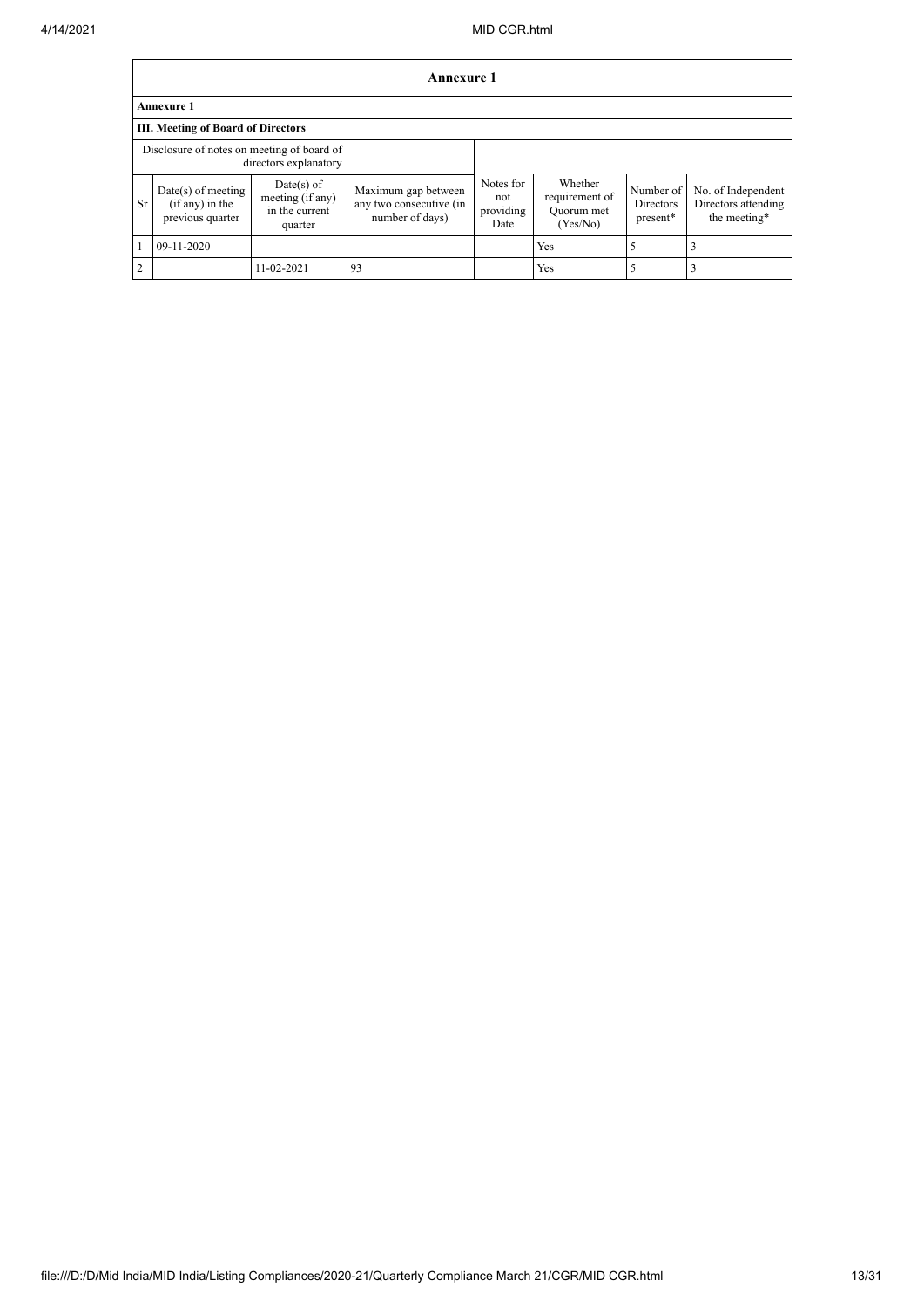٦

|                | <b>Annexure 1</b>                                                                     |                                                                                                            |                                                                      |                               |                                       |                                                        |                                           |                                                                           |
|----------------|---------------------------------------------------------------------------------------|------------------------------------------------------------------------------------------------------------|----------------------------------------------------------------------|-------------------------------|---------------------------------------|--------------------------------------------------------|-------------------------------------------|---------------------------------------------------------------------------|
|                | <b>IV. Meeting of Committees</b>                                                      |                                                                                                            |                                                                      |                               |                                       |                                                        |                                           |                                                                           |
|                | Textual<br>Disclosure of notes on meeting of committees explanatory<br>Information(1) |                                                                                                            |                                                                      |                               |                                       |                                                        |                                           |                                                                           |
| Sr             | Name of<br>Committee                                                                  | $Date(s)$ of meeting (Enter<br>dates of Previous quarter<br>and Current quarter in<br>chronological order) | Maximum gap<br>between any two<br>consecutive (in<br>number of days) | Name of<br>other<br>committee | Reson for<br>not<br>providing<br>date | Whether<br>requirement<br>of Quorum<br>met<br>(Yes/No) | Number of<br><b>Directors</b><br>present* | No. of<br>Independent<br><b>Directors</b><br>attending<br>the<br>meeting* |
|                | Audit<br>Committee                                                                    | 09-11-2020                                                                                                 |                                                                      |                               |                                       | Yes                                                    | 3                                         | 3                                                                         |
| $\overline{2}$ | Audit<br>Committee                                                                    | 11-02-2021                                                                                                 | 93                                                                   |                               |                                       | Yes                                                    | 3                                         | 3                                                                         |
| 3              | Stakeholders<br>Relationship<br>Committee                                             | 09-11-2020                                                                                                 |                                                                      |                               |                                       | Yes                                                    | 3                                         | 3                                                                         |
| $\overline{4}$ | <b>Stakeholders</b><br>Relationship<br>Committee                                      | 11-02-2021                                                                                                 | 93                                                                   |                               |                                       | Yes                                                    | 3                                         | 3                                                                         |
| 5              | Nomination<br>and<br>remuneration<br>committee                                        | 11-02-2021                                                                                                 |                                                                      |                               |                                       | Yes                                                    | 3                                         | 3                                                                         |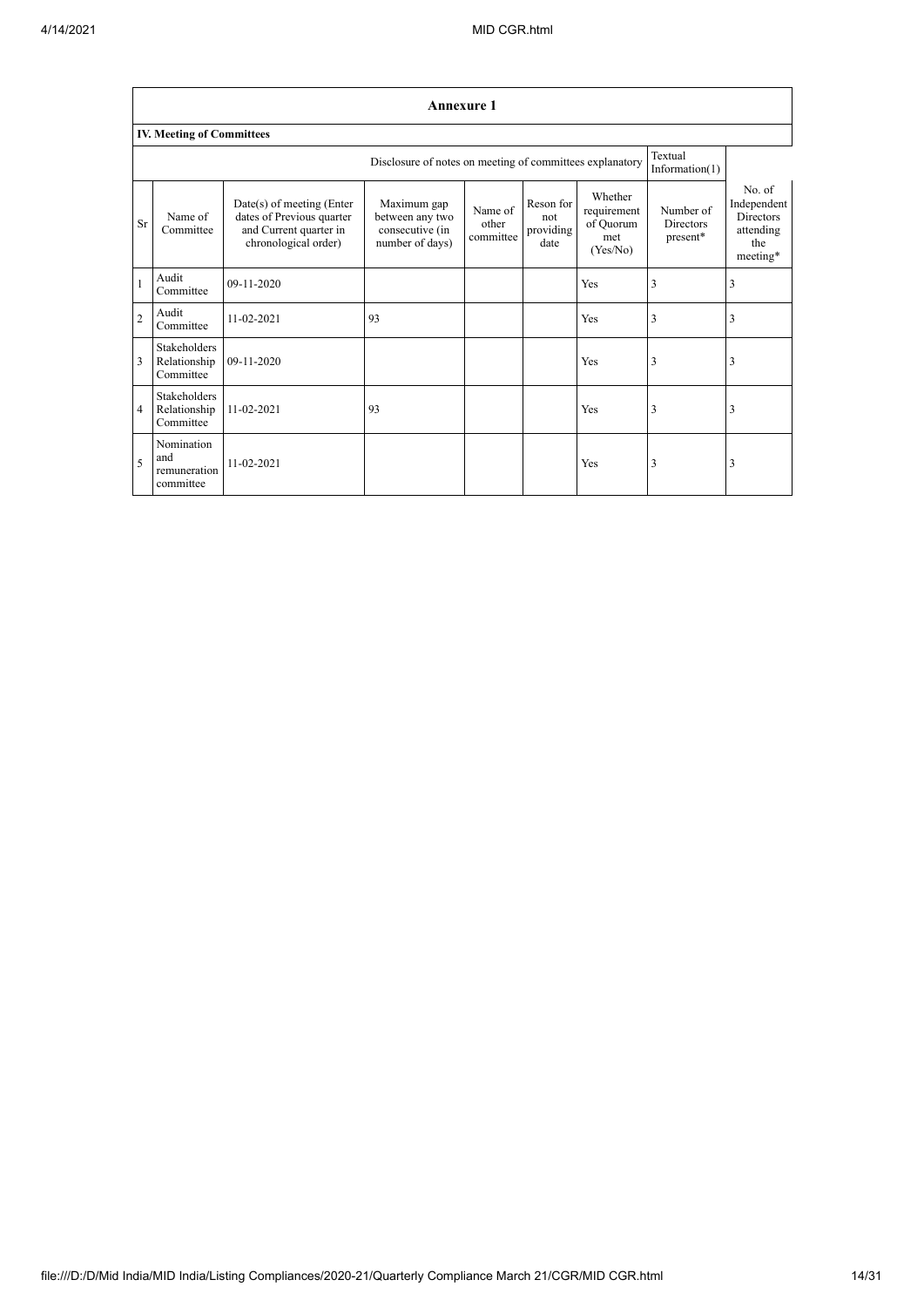|                        | <b>Text Block</b>                                                                                                                   |
|------------------------|-------------------------------------------------------------------------------------------------------------------------------------|
| Textual Information(1) | Please note that filed H16 is auto fill and does not calculate days between current quarter meeting And<br>previous quarter meeting |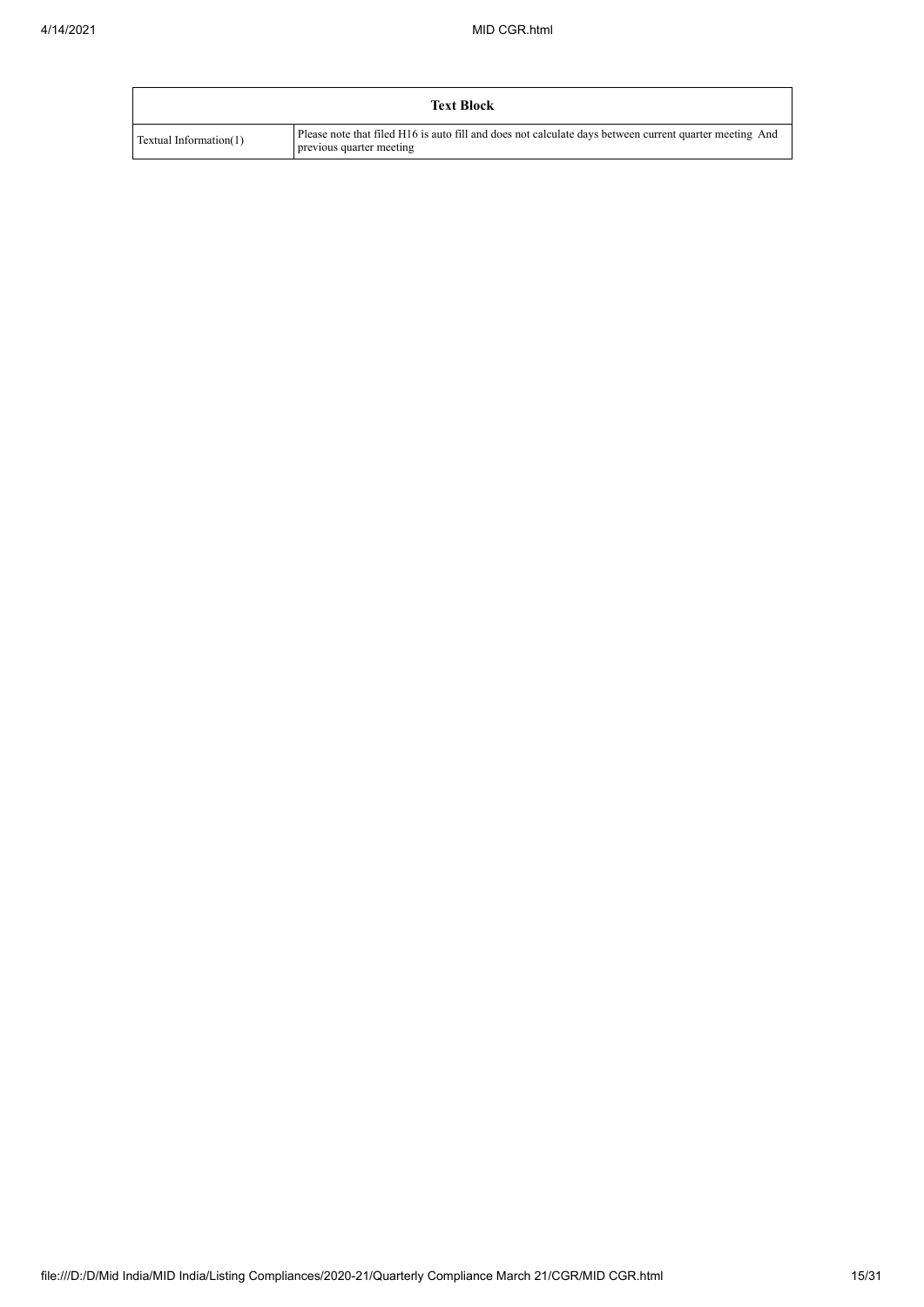|                | Annexure 1                                                                                                       |                                  |                                                                    |  |  |  |  |
|----------------|------------------------------------------------------------------------------------------------------------------|----------------------------------|--------------------------------------------------------------------|--|--|--|--|
|                | V. Related Party Transactions                                                                                    |                                  |                                                                    |  |  |  |  |
| Sr             | Subject                                                                                                          | Compliance status<br>(Yes/No/NA) | If status is "No" details of non-<br>compliance may be given here. |  |  |  |  |
| 1              | Whether prior approval of audit committee obtained                                                               | <b>Yes</b>                       |                                                                    |  |  |  |  |
| $\overline{2}$ | Whether shareholder approval obtained for material RPT                                                           | <b>NA</b>                        |                                                                    |  |  |  |  |
| 3              | Whether details of RPT entered into pursuant to omnibus approval<br>Yes<br>have been reviewed by Audit Committee |                                  |                                                                    |  |  |  |  |
|                | Disclosure of notes on related party transactions                                                                | Textual Information(1)           |                                                                    |  |  |  |  |
|                | Disclosure of notes of material transaction with related party                                                   | Textual Information(2)           |                                                                    |  |  |  |  |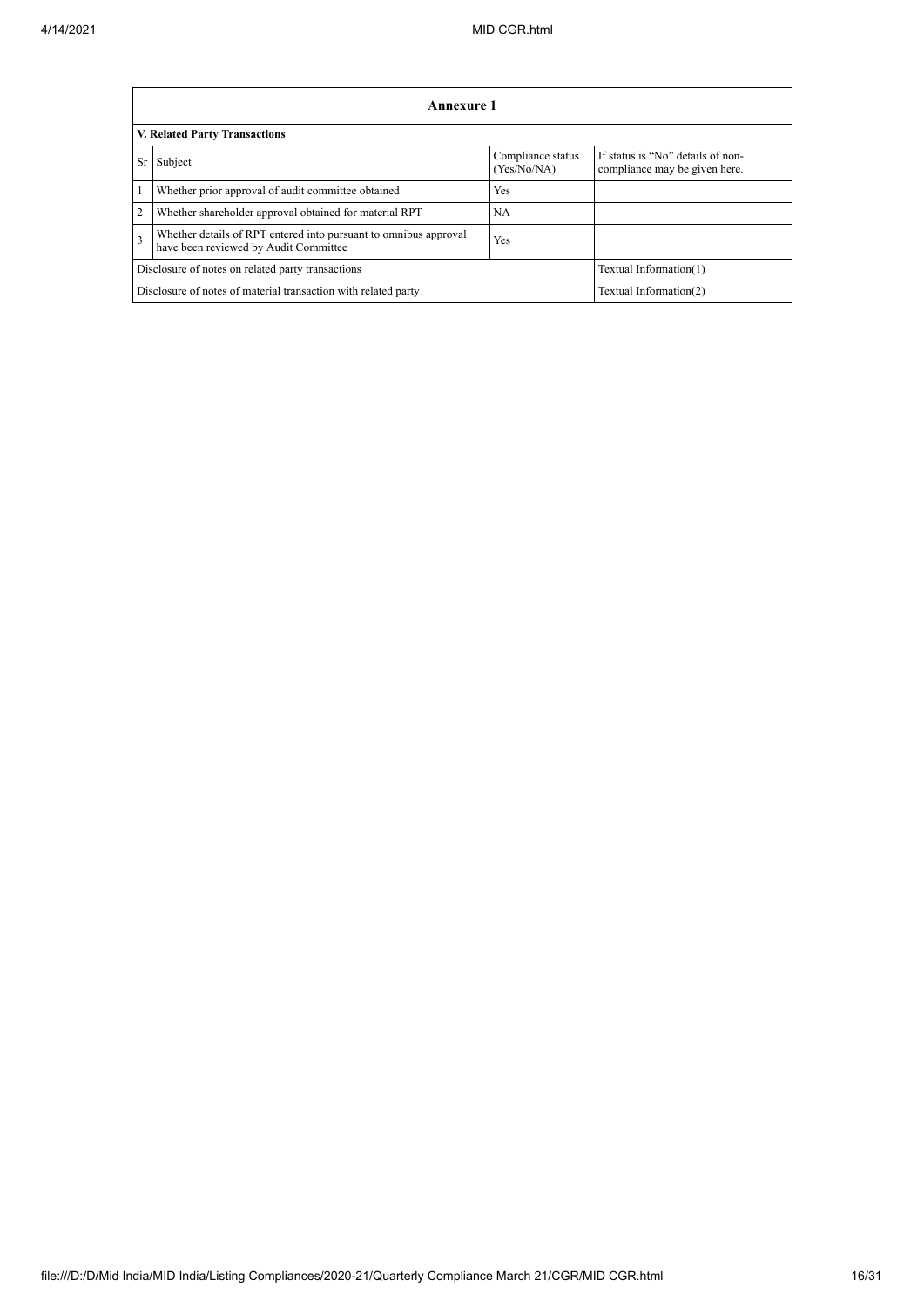|                        | Text Block                                                                                                                                                                  |
|------------------------|-----------------------------------------------------------------------------------------------------------------------------------------------------------------------------|
| Textual Information(1) | No Related Party Transaction entered except Repayment of employee loan by KMP CS Shailendra<br>Agrawal of Rs. 60000/- and remuneration given to Key Managerial Personnel's. |
| Textual Information(2) | During the quarter the Company does not have entered in to any material related party transaction.                                                                          |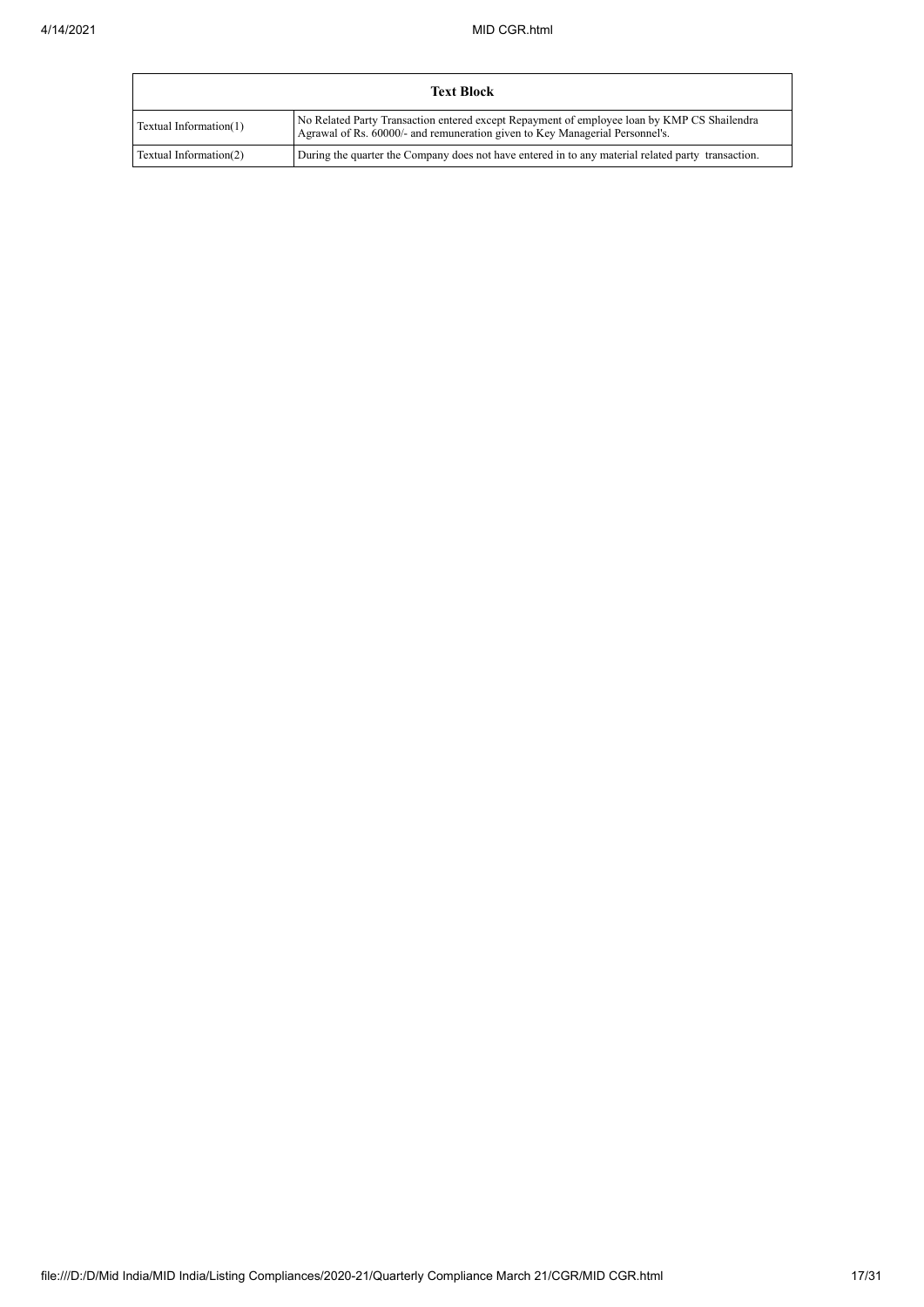|                          | <b>Annexure 1</b>                                                                                                                                                                                               |                               |  |  |  |  |
|--------------------------|-----------------------------------------------------------------------------------------------------------------------------------------------------------------------------------------------------------------|-------------------------------|--|--|--|--|
|                          | <b>VI. Affirmations</b>                                                                                                                                                                                         |                               |  |  |  |  |
|                          | Sr Subject                                                                                                                                                                                                      | Compliance<br>status (Yes/No) |  |  |  |  |
| $\mathbf{1}$             | The composition of Board of Directors is in terms of SEBI (Listing obligations and disclosure requirements)<br>Regulations, 2015                                                                                | Yes                           |  |  |  |  |
| $\overline{2}$           | The composition of the following committees is in terms of SEBI(Listing obligations and disclosure requirements)<br>Regulations, 2015 a. Audit Committee                                                        | <b>Yes</b>                    |  |  |  |  |
| 3                        | The composition of the following committees is in terms of SEBI(Listing obligations and disclosure requirements)<br>Regulations, 2015. b. Nomination & remuneration committee                                   | <b>Yes</b>                    |  |  |  |  |
| $\overline{4}$           | The composition of the following committees is in terms of SEBI(Listing obligations and disclosure requirements)<br>Regulations, 2015. c. Stakeholders relationship committee                                   | <b>Yes</b>                    |  |  |  |  |
| $\overline{\phantom{0}}$ | The composition of the following committees is in terms of SEBI(Listing obligations and disclosure requirements)<br>Regulations, 2015. d. Risk management committee (applicable to the top 500 listed entities) | <b>NA</b>                     |  |  |  |  |
| 6                        | The committee members have been made aware of their powers, role and responsibilities as specified in SEBI<br>(Listing obligations and disclosure requirements) Regulations, 2015.                              | <b>Yes</b>                    |  |  |  |  |
| $\overline{7}$           | The meetings of the board of directors and the above committees have been conducted in the manner as specified in<br>SEBI (Listing obligations and disclosure requirements) Regulations, 2015.                  | Yes                           |  |  |  |  |
| 8                        | This report and/or the report submitted in the previous quarter has been placed before Board of Directors.                                                                                                      | <b>Yes</b>                    |  |  |  |  |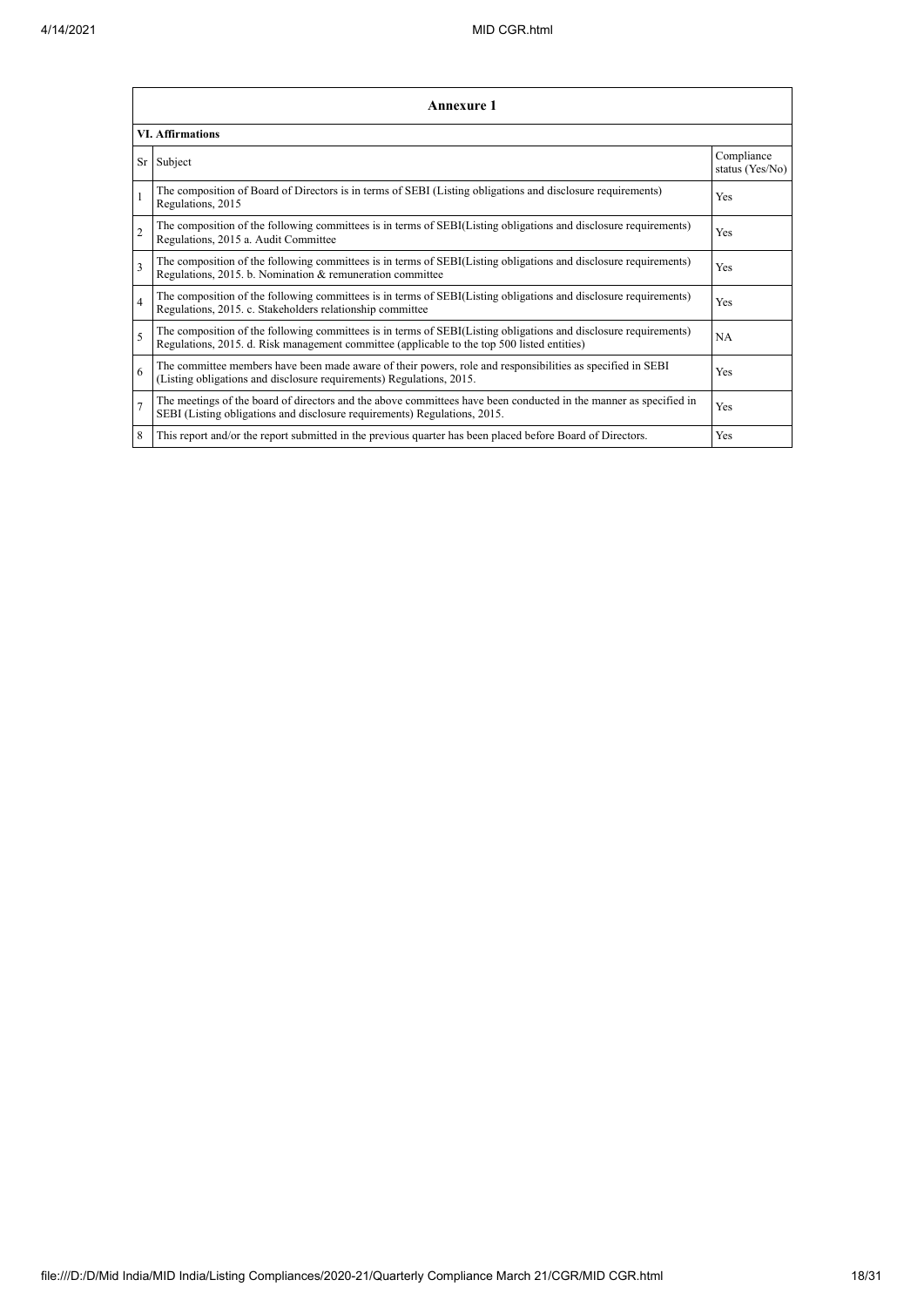|                                                         | <b>Annexure 1</b>                       |  |  |  |  |
|---------------------------------------------------------|-----------------------------------------|--|--|--|--|
| l Sr                                                    | Subject<br>Compliance status            |  |  |  |  |
|                                                         | SHAILENDRA AGRAWAL<br>Name of signatory |  |  |  |  |
| Designation<br>Company Secretary and Compliance Officer |                                         |  |  |  |  |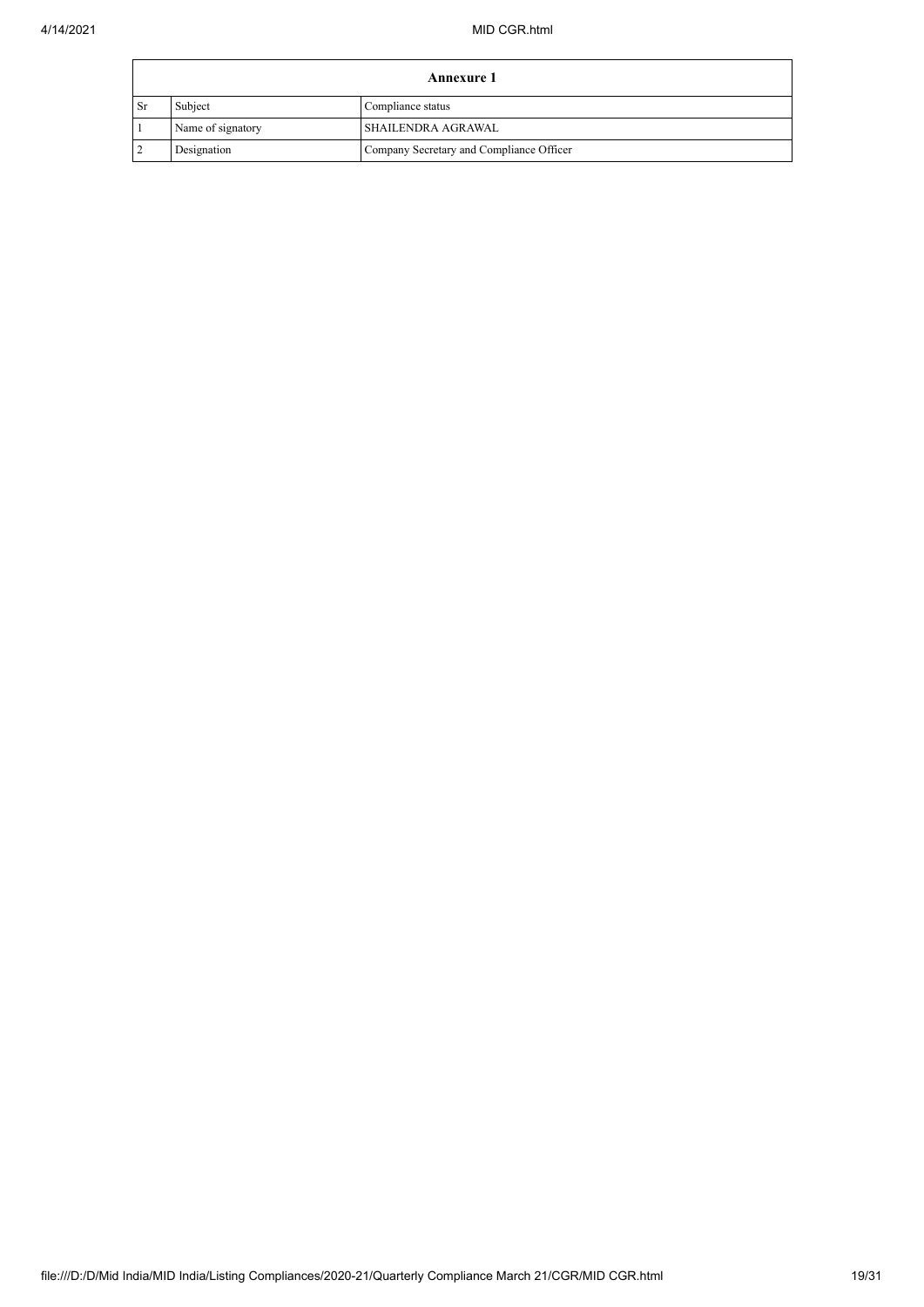**Text Block**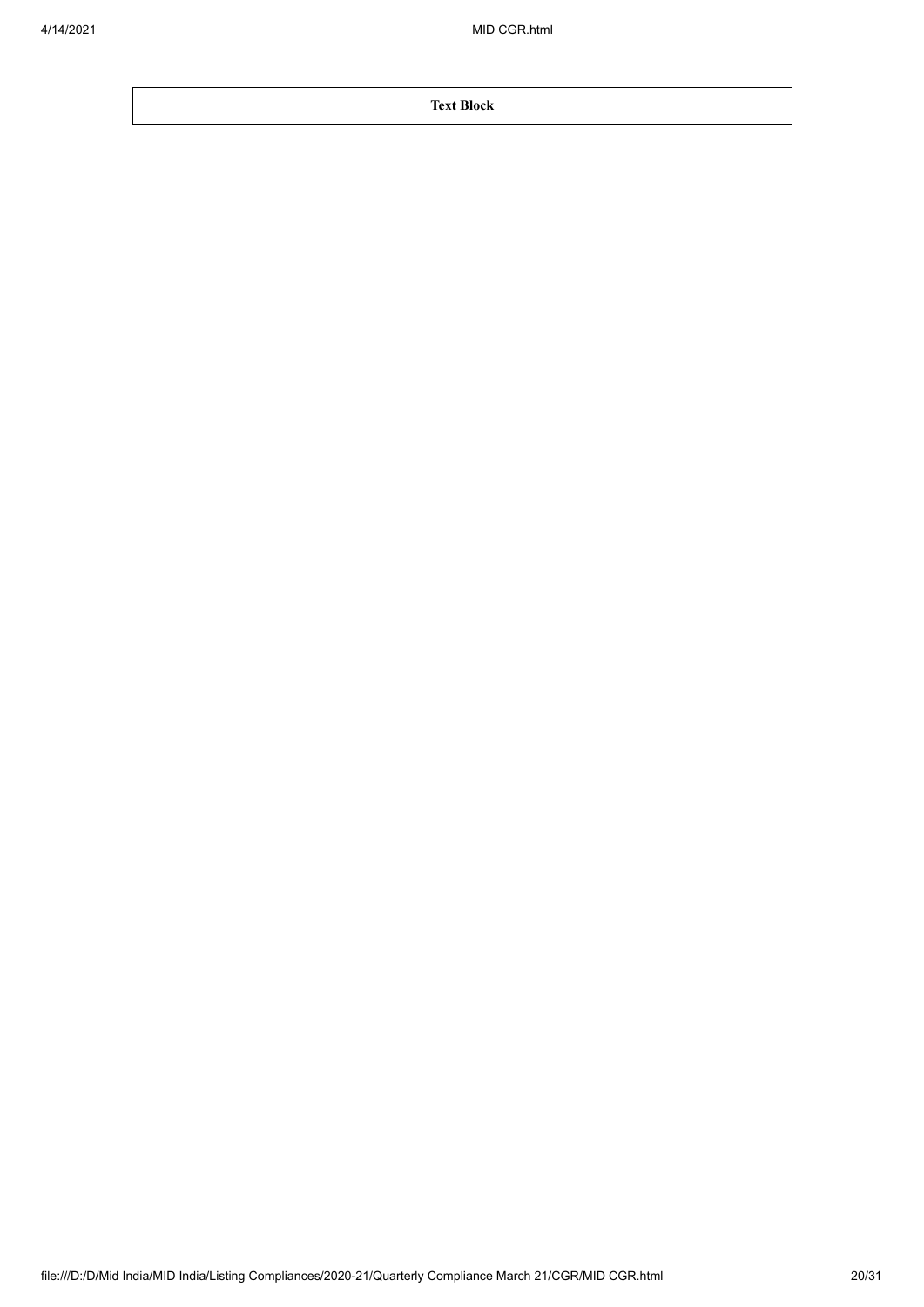|                | <b>Annexure II</b>                                                                                              |                                  |                                                                    |                                      |  |  |  |
|----------------|-----------------------------------------------------------------------------------------------------------------|----------------------------------|--------------------------------------------------------------------|--------------------------------------|--|--|--|
|                | Annexure II to be submitted by listed entity at the end of the financial year (for the whole of financial year) |                                  |                                                                    |                                      |  |  |  |
|                | I. Disclosure on website in terms of Listing Regulations                                                        |                                  |                                                                    |                                      |  |  |  |
|                | Sr Item                                                                                                         | Compliance status<br>(Yes/No/NA) | If status is "No" details of non-<br>compliance may be given here. | Web address                          |  |  |  |
|                | Details of business                                                                                             | Yes                              |                                                                    | www.midindiaindustries.com/investors |  |  |  |
| $\overline{2}$ | Terms and conditions of appointment<br>of independent directors                                                 | Yes                              |                                                                    | www.midindiaindustries.com/investors |  |  |  |
| 3              | Composition of various committees of<br>board of directors                                                      | Yes                              |                                                                    | www.midindiaindustries.com/investors |  |  |  |
| $\overline{4}$ | Code of conduct of board of directors<br>and senior management personnel                                        | Yes                              |                                                                    | www.midindiaindustries.com/investors |  |  |  |
| 5              | Details of establishment of vigil<br>mechanism/ Whistle Blower policy                                           | Yes                              |                                                                    | www.midindiaindustries.com/investors |  |  |  |
| 6              | Criteria of making payments to non-<br>executive directors                                                      | Yes                              |                                                                    | www.midindiaindustries.com/investors |  |  |  |
| $\overline{7}$ | Policy on dealing with related party<br>transactions                                                            | Yes                              |                                                                    | www.midindiaindustries.com/investors |  |  |  |
| $\mathbf{8}$   | Policy for determining 'material'<br>subsidiaries                                                               | NA                               |                                                                    |                                      |  |  |  |
| $\mathbf Q$    | Details of familiarization programmes<br>imparted to independent directors                                      | Yes                              |                                                                    | www.midindiaindustries.com/investors |  |  |  |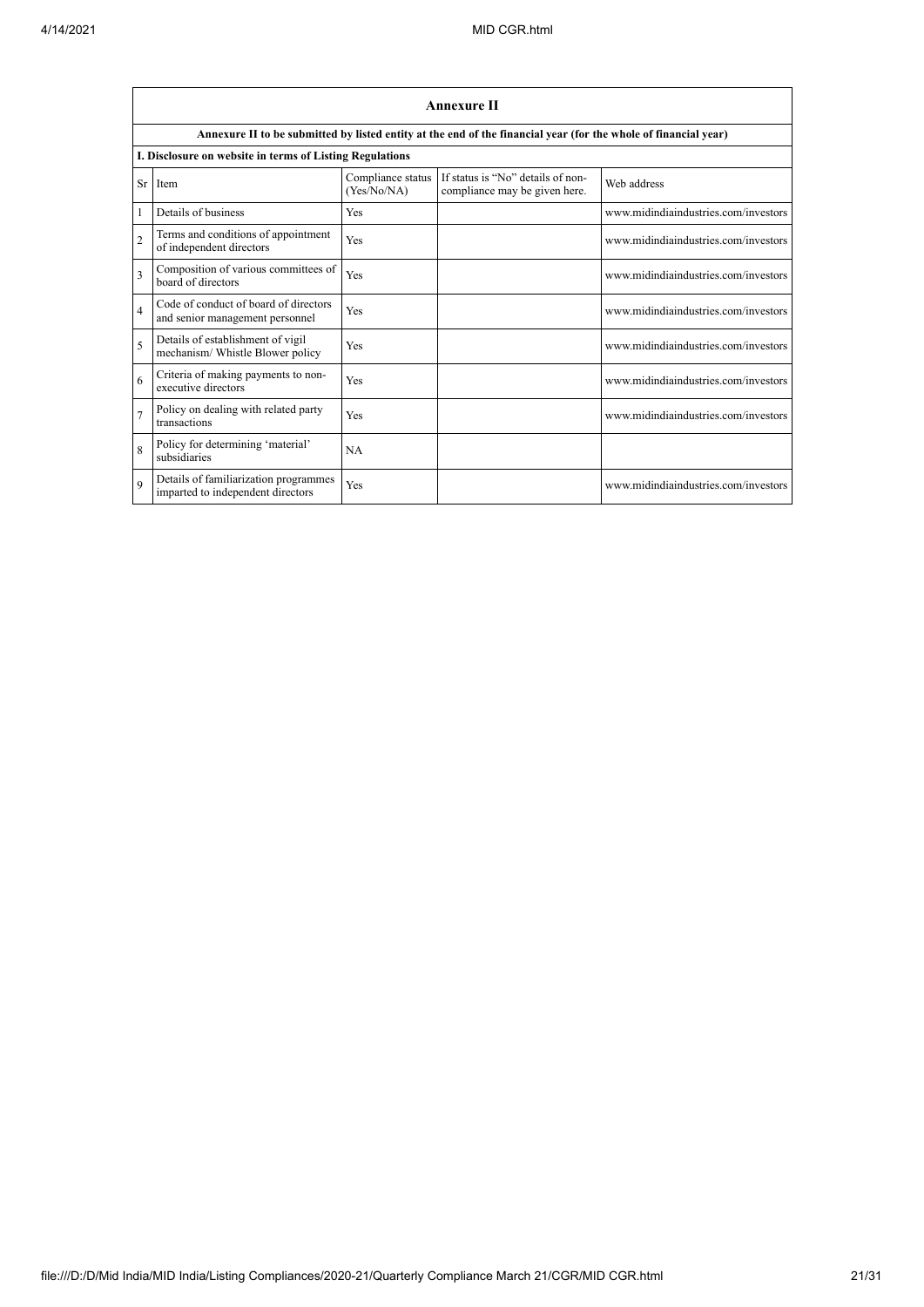|    | <b>Annexure II</b>                                                                                                                                                                              |                                     |                                                                          |                                      |  |  |
|----|-------------------------------------------------------------------------------------------------------------------------------------------------------------------------------------------------|-------------------------------------|--------------------------------------------------------------------------|--------------------------------------|--|--|
|    | Annexure II to be submitted by listed entity at the end of the financial year (for the whole of financial year)                                                                                 |                                     |                                                                          |                                      |  |  |
|    | I. Disclosure on website in terms of Listing Regulations                                                                                                                                        |                                     |                                                                          |                                      |  |  |
| Sr | Item                                                                                                                                                                                            | Compliance<br>status<br>(Yes/No/NA) | If status is "No"<br>details of non-<br>compliance may be<br>given here. | Web address                          |  |  |
| 10 | Contact information of the designated officials of the<br>listed entity who are responsible for assisting and<br>handling investor grievances                                                   | Yes                                 |                                                                          | www.midindiaindustries.com/investors |  |  |
| 11 | email address for grievance redressal and other relevant<br>details                                                                                                                             | Yes                                 |                                                                          | www.midindiaindustries.com/investors |  |  |
| 12 | Financial results                                                                                                                                                                               | Yes                                 |                                                                          | www.midindiaindustries.com/investors |  |  |
| 13 | Shareholding pattern                                                                                                                                                                            | Yes                                 |                                                                          | www.midindiaindustries.com/investors |  |  |
| 14 | Details of agreements entered into with the media<br>companies and/or their associates                                                                                                          | <b>NA</b>                           |                                                                          |                                      |  |  |
| 15 | Schedule of analyst or institutional investor meet and<br>presentations made by the listed entity to analysts or<br>institutional investors simultaneously with submission<br>to stock exchange | <b>NA</b>                           |                                                                          |                                      |  |  |
| 16 | New name and the old name of the listed entity                                                                                                                                                  | NA                                  |                                                                          |                                      |  |  |
| 17 | Advertisements as per regulation 47 (1)                                                                                                                                                         | Yes                                 |                                                                          | www.midindiaindustries.com/investors |  |  |
| 18 | Credit rating or revision in credit rating obtained                                                                                                                                             | <b>NA</b>                           |                                                                          |                                      |  |  |
| 19 | Separate audited financial statements of each subsidiary<br>of the listed entity in respect of a relevant financial year                                                                        | NA                                  |                                                                          |                                      |  |  |
| 20 | Whether company has provided information under<br>separate section on its website as per Regulation $46(2)$                                                                                     | Yes                                 |                                                                          | www.midindiaindustries.com/investors |  |  |
| 21 | Materiality Policy as per Regulation 30                                                                                                                                                         | Yes                                 |                                                                          | www.midindiaindustries.com/investors |  |  |
| 22 | Dividend Distribution policy as per Regulation 43A (as<br>applicable)                                                                                                                           | NA                                  |                                                                          |                                      |  |  |
| 23 | It is certified that these contents on the website of the<br>listed entity are correct                                                                                                          | Yes                                 |                                                                          | www.midindiaindustries.com/investors |  |  |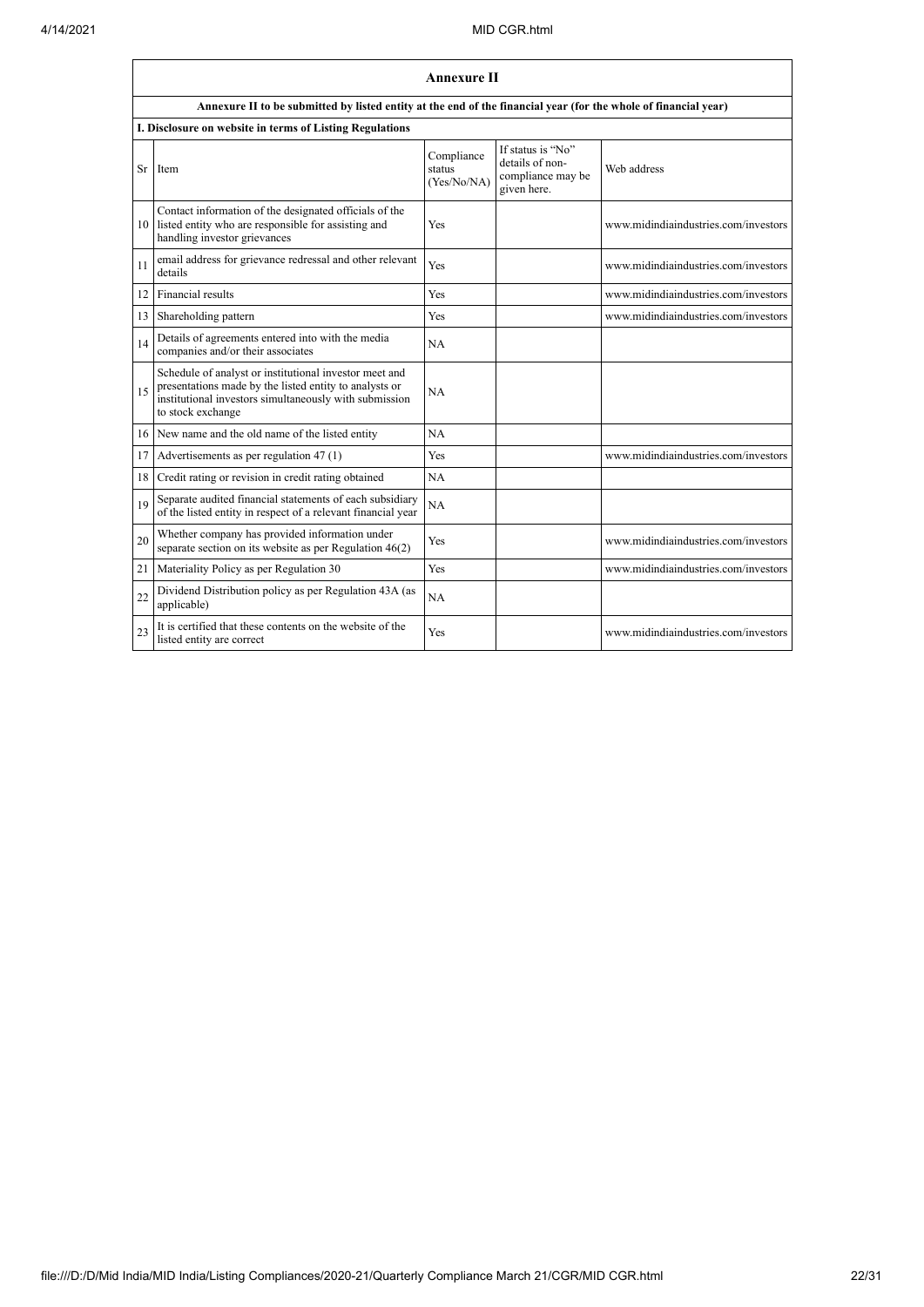|                | <b>Annexure II</b>                                                                                                   |                                |                                     |                                                                    |  |  |
|----------------|----------------------------------------------------------------------------------------------------------------------|--------------------------------|-------------------------------------|--------------------------------------------------------------------|--|--|
|                | <b>II. Annual Affirmations</b>                                                                                       |                                |                                     |                                                                    |  |  |
| <b>Sr</b>      | Particulars                                                                                                          | Regulation<br>Number           | Compliance<br>status<br>(Yes/No/NA) | If status is "No" details of non-<br>compliance may be given here. |  |  |
| $\mathbf{1}$   | Independent director(s) have been appointed in terms of<br>specified criteria of 'independence' and/or 'eligibility' | 16(1)(b) &<br>25(6)            | Yes                                 |                                                                    |  |  |
| $\overline{2}$ | Board composition                                                                                                    | 17(1),<br>$17(1A)$ &<br>17(1B) | Yes                                 |                                                                    |  |  |
| $\overline{3}$ | Meeting of Board of directors                                                                                        | 17(2)                          | Yes                                 |                                                                    |  |  |
| $\overline{4}$ | Quorum of Board meeting                                                                                              | 17(2A)                         | Yes                                 |                                                                    |  |  |
| 5              | Review of Compliance Reports                                                                                         | 17(3)                          | Yes                                 |                                                                    |  |  |
| 6              | Plans for orderly succession for appointments                                                                        | 17(4)                          | Yes                                 |                                                                    |  |  |
| $\overline{7}$ | Code of Conduct                                                                                                      | 17(5)                          | Yes                                 |                                                                    |  |  |
| 8              | Fees/compensation                                                                                                    | 17(6)                          | Yes                                 |                                                                    |  |  |
| 9              | Minimum Information                                                                                                  | 17(7)                          | Yes                                 |                                                                    |  |  |
|                | 10 Compliance Certificate                                                                                            | 17(8)                          | Yes                                 |                                                                    |  |  |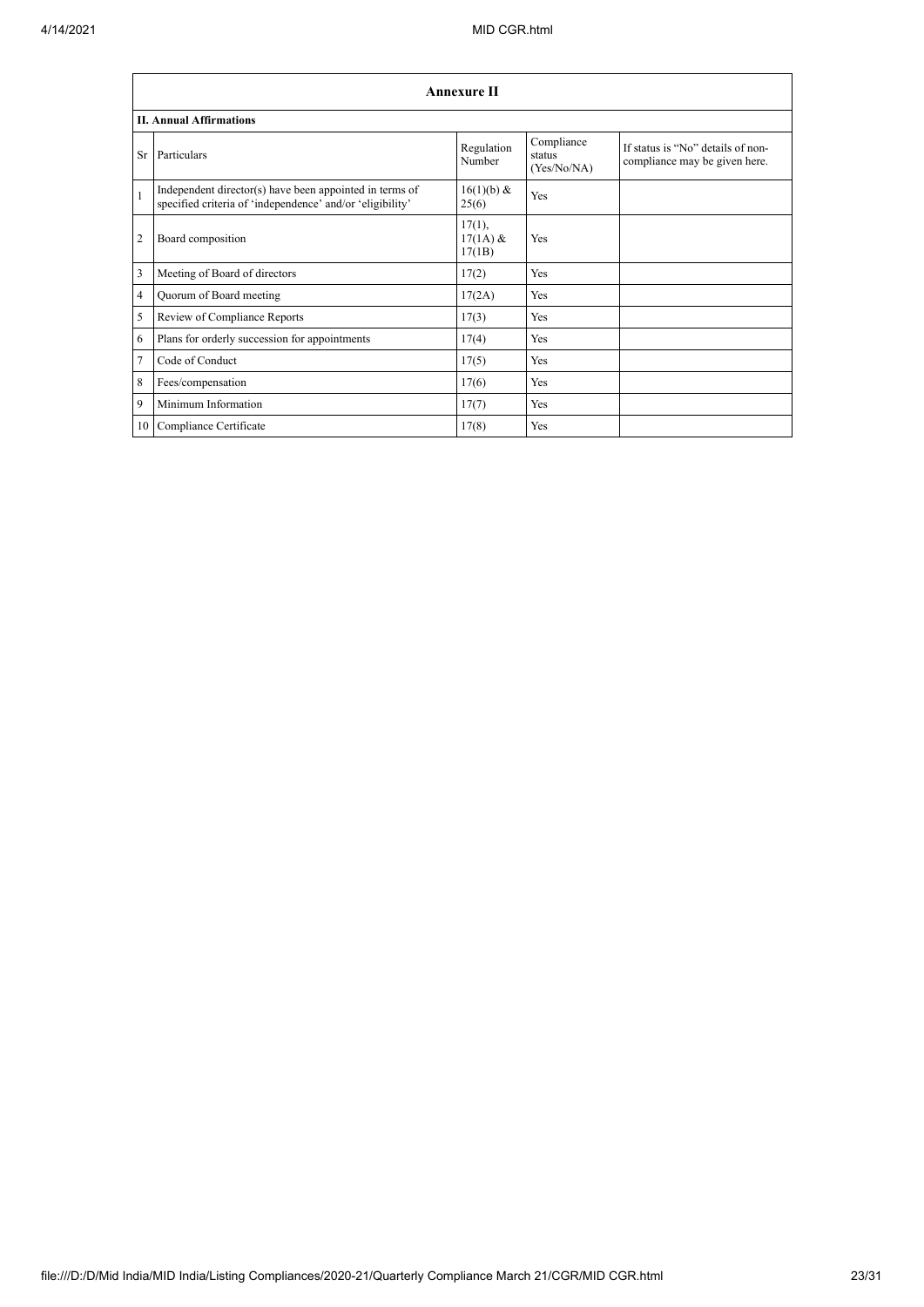|    | <b>Annexure II</b>                                         |                            |                                  |                                                                   |  |  |  |  |
|----|------------------------------------------------------------|----------------------------|----------------------------------|-------------------------------------------------------------------|--|--|--|--|
|    | <b>II. Annual Affirmations</b>                             |                            |                                  |                                                                   |  |  |  |  |
|    | Sr Particulars                                             | Regulation<br>Number       | Compliance status<br>(Yes/No/NA) | If status is "No" details of non-compliance<br>may be given here. |  |  |  |  |
| 11 | Risk Assessment & Management                               | 17(9)                      | Yes                              |                                                                   |  |  |  |  |
| 12 | Performance Evaluation of Independent<br><b>Directors</b>  | 17(10)                     | Yes                              |                                                                   |  |  |  |  |
| 13 | Recommendation of Board                                    | 17(11)                     | Yes                              |                                                                   |  |  |  |  |
|    | 14 Maximum number of Directorships                         | 17A                        | Yes                              |                                                                   |  |  |  |  |
| 15 | Composition of Audit Committee                             | 18(1)                      | Yes                              |                                                                   |  |  |  |  |
| 16 | Meeting of Audit Committee                                 | 18(2)                      | Yes                              |                                                                   |  |  |  |  |
| 17 | Composition of nomination & remuneration<br>committee      | 19(1) & (2)                | Yes                              |                                                                   |  |  |  |  |
| 18 | Quorum of Nomination and Remuneration<br>Committee meeting | 19(2A)                     | Yes                              |                                                                   |  |  |  |  |
| 19 | Meeting of Nomination and Remuneration<br>Committee        | 19(3A)                     | Yes                              |                                                                   |  |  |  |  |
| 20 | Composition of Stakeholder Relationship<br>Committee       | $20(1), 20(2)$ &<br>20(2A) | Yes                              |                                                                   |  |  |  |  |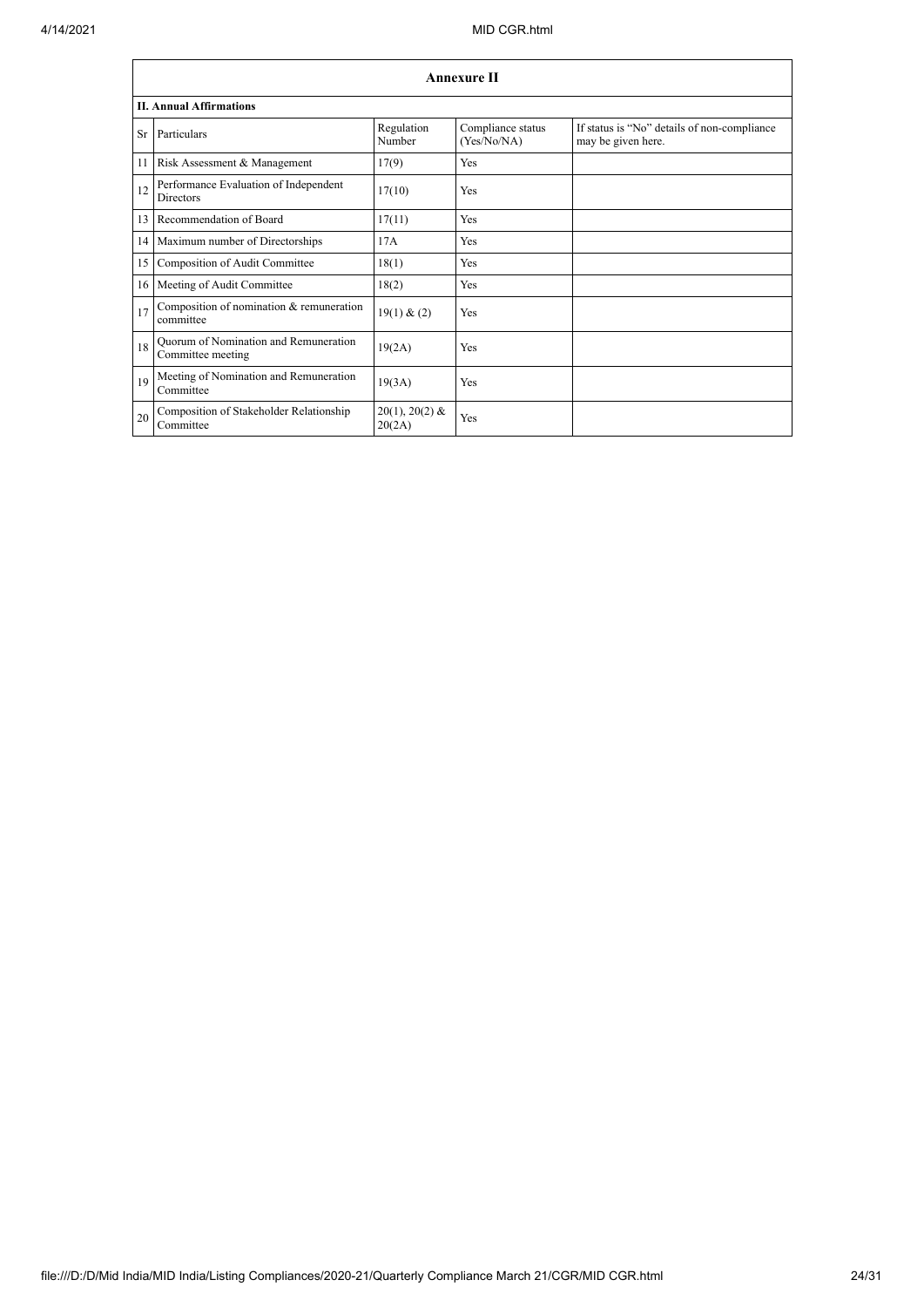|    | <b>Annexure II</b>                                                                     |                                                |                                  |                                                                    |  |  |
|----|----------------------------------------------------------------------------------------|------------------------------------------------|----------------------------------|--------------------------------------------------------------------|--|--|
|    | <b>II. Annual Affirmations</b>                                                         |                                                |                                  |                                                                    |  |  |
| Sr | Particulars                                                                            | Regulation<br>Number                           | Compliance status<br>(Yes/No/NA) | If status is "No" details of non-<br>compliance may be given here. |  |  |
| 21 | Meeting of Stakeholders Relationship Committee                                         | 20(3A)                                         | Yes                              |                                                                    |  |  |
| 22 | Composition and role of risk management<br>committee                                   | 21(1), (2), (3), (4)                           | <b>NA</b>                        |                                                                    |  |  |
| 23 | Meeting of Risk Management Committee                                                   | 21(3A)                                         | <b>NA</b>                        |                                                                    |  |  |
| 24 | Vigil Mechanism                                                                        | 22                                             | Yes                              |                                                                    |  |  |
| 25 | Policy for related party Transaction                                                   | $23(1)$ , $(1A)$ , $(5)$ ,<br>$(6)(7)$ & $(8)$ | Yes                              |                                                                    |  |  |
| 26 | Prior or Omnibus approval of Audit Committee for<br>all related party transactions     | 23(2), (3)                                     | Yes                              |                                                                    |  |  |
| 27 | Approval for material related party transactions                                       | 23(4)                                          | <b>NA</b>                        |                                                                    |  |  |
| 28 | Disclosure of related party transactions on<br>consolidated basis                      | 23(9)                                          | Yes                              |                                                                    |  |  |
| 29 | Composition of Board of Directors of unlisted<br>material Subsidiary                   | 24(1)                                          | NA                               |                                                                    |  |  |
| 30 | Other Corporate Governance requirements with<br>respect to subsidiary of listed entity | 24(2), (3), (4), (5)<br>& (6)                  | <b>NA</b>                        |                                                                    |  |  |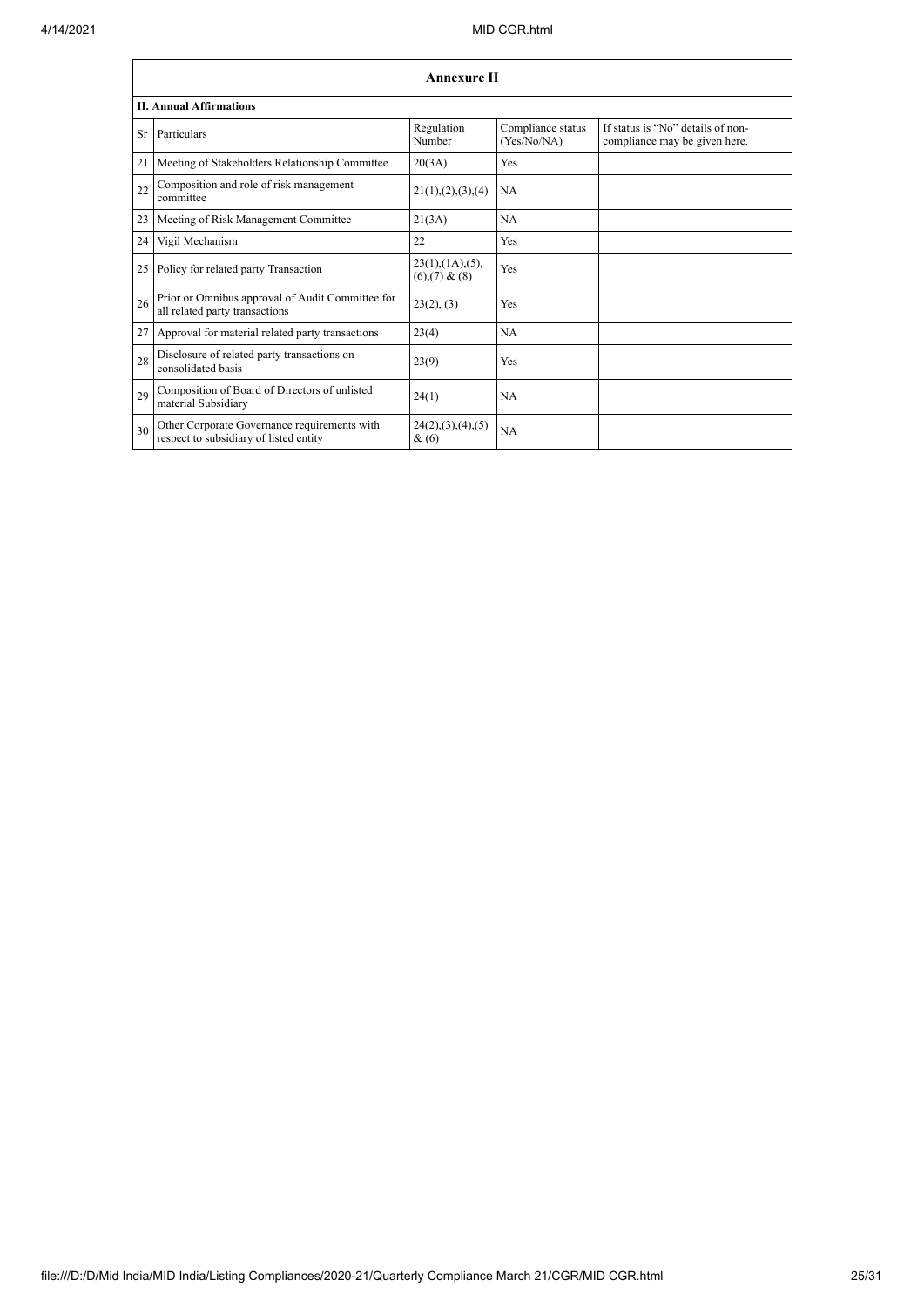|           | <b>Annexure II</b>                                                                                                   |                      |                                     |                                                                    |  |  |  |  |
|-----------|----------------------------------------------------------------------------------------------------------------------|----------------------|-------------------------------------|--------------------------------------------------------------------|--|--|--|--|
|           | <b>II. Annual Affirmations</b>                                                                                       |                      |                                     |                                                                    |  |  |  |  |
| <b>Sr</b> | Particulars                                                                                                          | Regulation<br>Number | Compliance<br>status<br>(Yes/No/NA) | If status is "No" details of non-<br>compliance may be given here. |  |  |  |  |
| 31        | Annual Secretarial Compliance Report                                                                                 | 24(A)                | Yes                                 |                                                                    |  |  |  |  |
| 32        | Alternate Director to Independent Director                                                                           | 25(1)                | Yes                                 |                                                                    |  |  |  |  |
| 33        | Maximum Tenure                                                                                                       | 25(2)                | Yes                                 |                                                                    |  |  |  |  |
| 34        | Meeting of independent directors                                                                                     | $25(3)$ &<br>(4)     | Yes                                 |                                                                    |  |  |  |  |
| 35        | Familiarization of independent directors                                                                             | 25(7)                | Yes                                 |                                                                    |  |  |  |  |
| 36        | Declaration from Independent Director                                                                                | $25(8)$ &<br>(9)     | Yes                                 |                                                                    |  |  |  |  |
| 37        | D & O Insurance for Independent Directors                                                                            | 25(10)               | NA                                  |                                                                    |  |  |  |  |
| 38        | Memberships in Committees                                                                                            | 26(1)                | Yes                                 |                                                                    |  |  |  |  |
| 39        | Affirmation with compliance to code of conduct from members of<br>Board of Directors and Senior management personnel | 26(3)                | Yes                                 |                                                                    |  |  |  |  |
| 40        | Disclosure of Shareholding by Non-Executive Directors                                                                | 26(4)                | Yes                                 |                                                                    |  |  |  |  |
| 41        | Policy with respect to Obligations of directors and senior<br>management                                             | $26(2)$ &<br>26(5)   | Yes                                 |                                                                    |  |  |  |  |
|           | Any other information to be provided - Add Notes                                                                     |                      |                                     |                                                                    |  |  |  |  |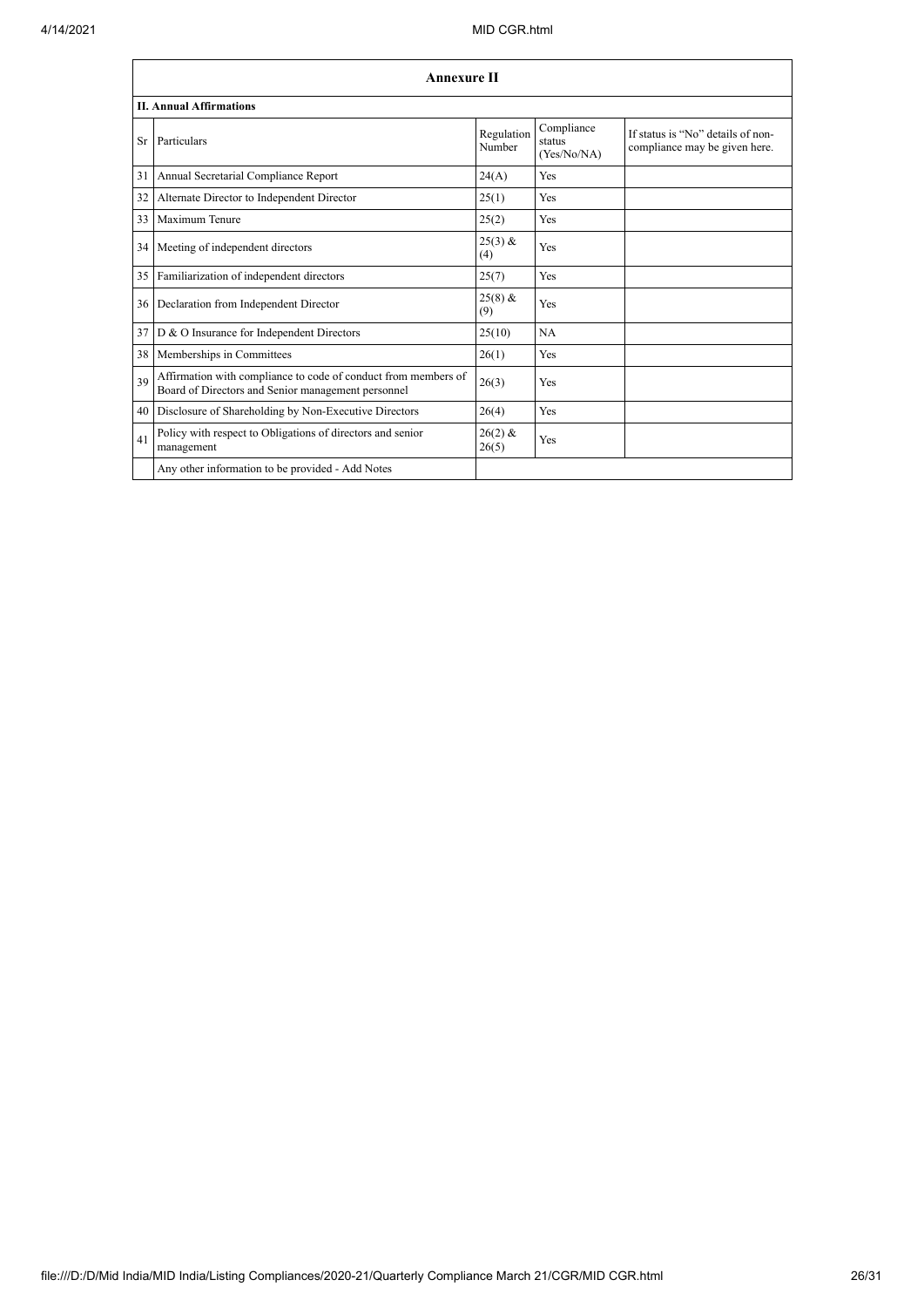| Annexure II       |                                          |  |
|-------------------|------------------------------------------|--|
| Name of signatory | <b>SHAILENDRA AGRAWAL</b>                |  |
| Designation       | Company Secretary and Compliance Officer |  |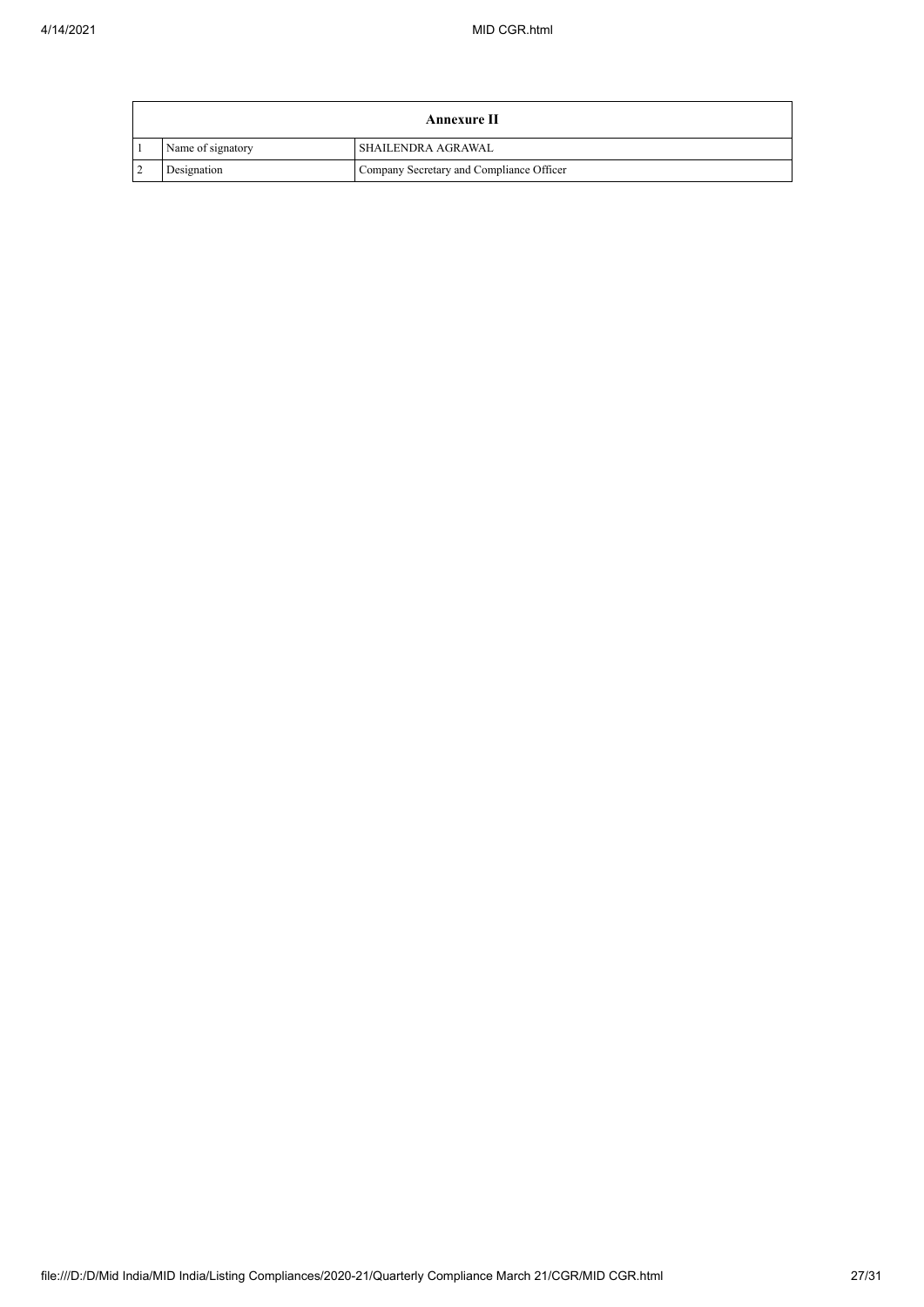|                          | <b>Annexure II</b>                                                                                                                                                    |                                         |  |  |
|--------------------------|-----------------------------------------------------------------------------------------------------------------------------------------------------------------------|-----------------------------------------|--|--|
| <b>III. Affirmations</b> |                                                                                                                                                                       |                                         |  |  |
|                          | <b>Sr</b> Particulars                                                                                                                                                 | <b>Compliance status</b><br>(Yes/No/NA) |  |  |
|                          | The Listed Entity has approved Material Subsidiary Policy and the Corporate Governance requirements with<br>respect to subsidiary of Listed Entity have been complied | NA                                      |  |  |
|                          | Any other information to be provided                                                                                                                                  |                                         |  |  |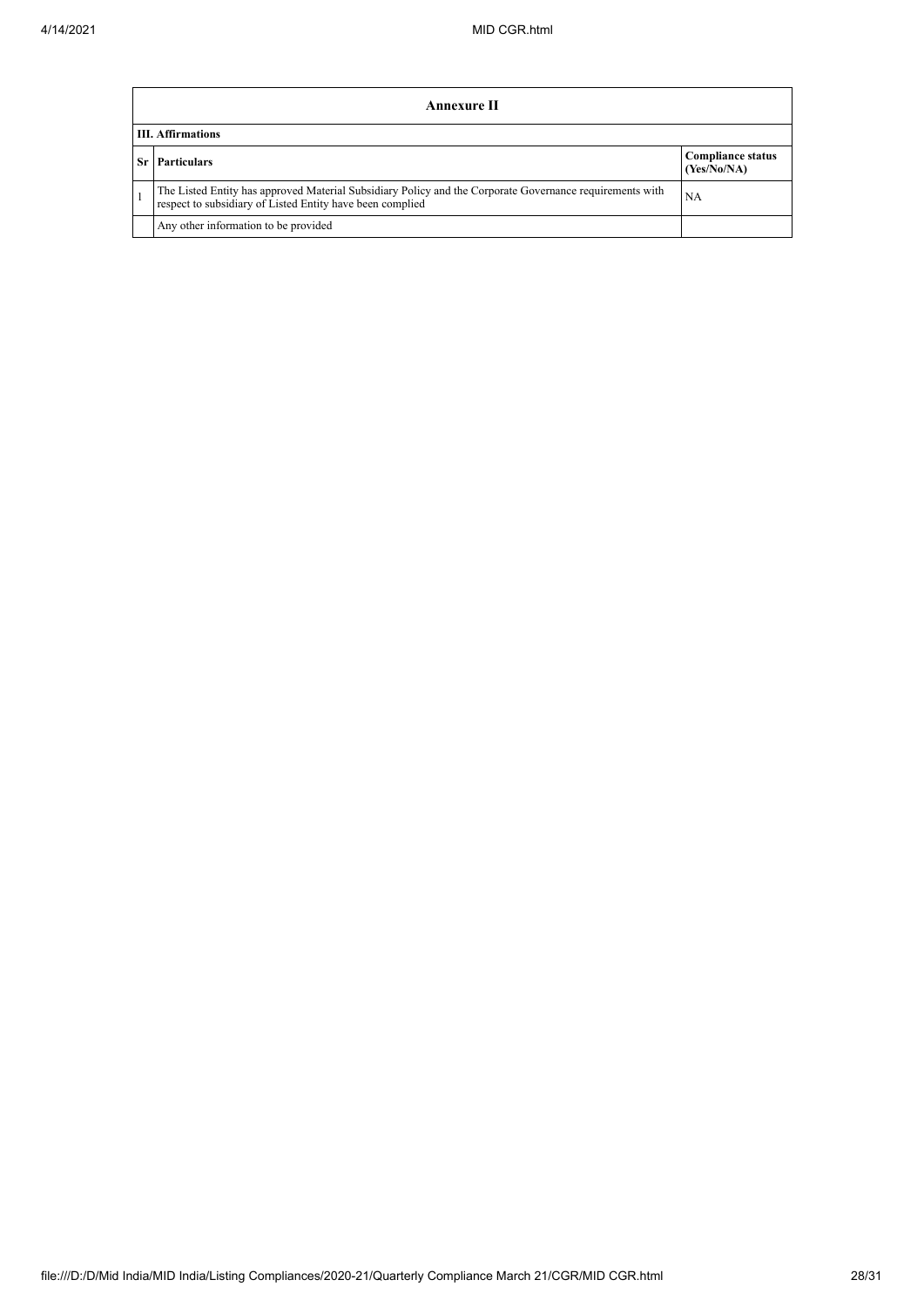| Annexure II       |                                          |  |
|-------------------|------------------------------------------|--|
| Name of signatory | <b>SHAILENDRA AGRAWAL</b>                |  |
| Designation       | Company Secretary and Compliance Officer |  |